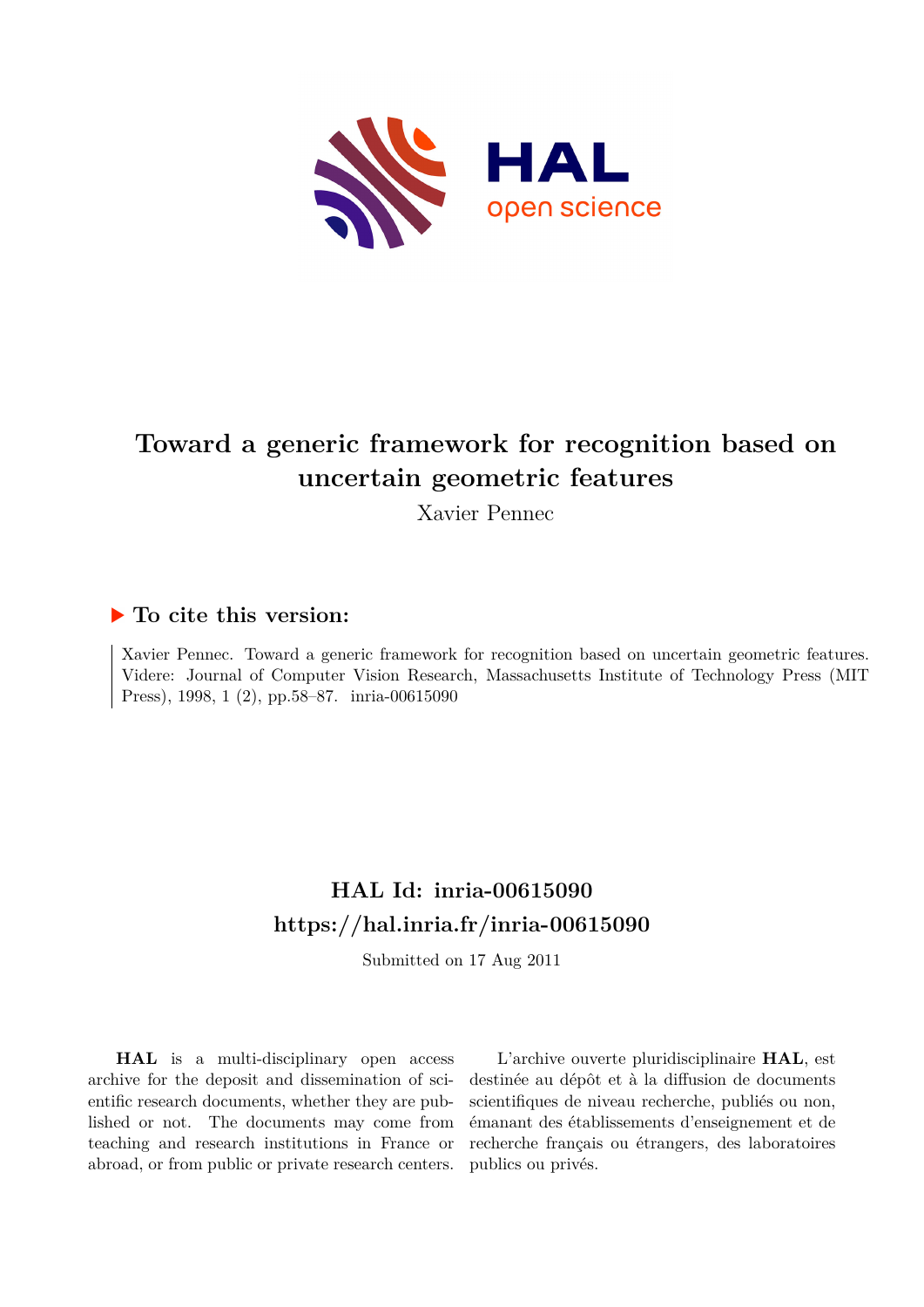

## **Videre: Journal of Computer Vision Research**

Quarterly Journal Winter 1998, Volume 1, Number 2 The MIT Press

Videre: Journal of Computer Vision Research (ISSN 1089-2788) is a quarterly journal published electronically on the Internet by The MIT Press, Cambridge, Massachusetts, 02142. Subscriptions and address changes should be addressed to MIT Press Journals, Five Cambridge Center, Cambridge, MA 02142; phone: (617) 253-2889; fax: (617) 577-1545; e-mail: journals-orders@mit.edu. Subscription rates are: Individuals \$30.00, Institutions \$125.00. Canadians add additional 7% GST. Prices subject to change without notice.

Subscribers are licensed to use journal articles in a variety of ways, limited only as required to insure fair attribution to authors and the Journal, and to prohibit use in a competing commercial product. See the Journals World Wide Web site for further details. Address inquiries to the Subsidiary Rights Manager, MIT Press Journals, Five Cambridge Center, Cambridge, MA 02142; phone: (617) 253-2864; fax: (617) 258-5028; e-mail: journals-rights@mit.edu.

**Article 3**

**Toward a Generic Framework for Recognition Based on Uncertain Geometric Features**

**Xavier Pennec**

© 1998 by the Massachusetts Institute of Technology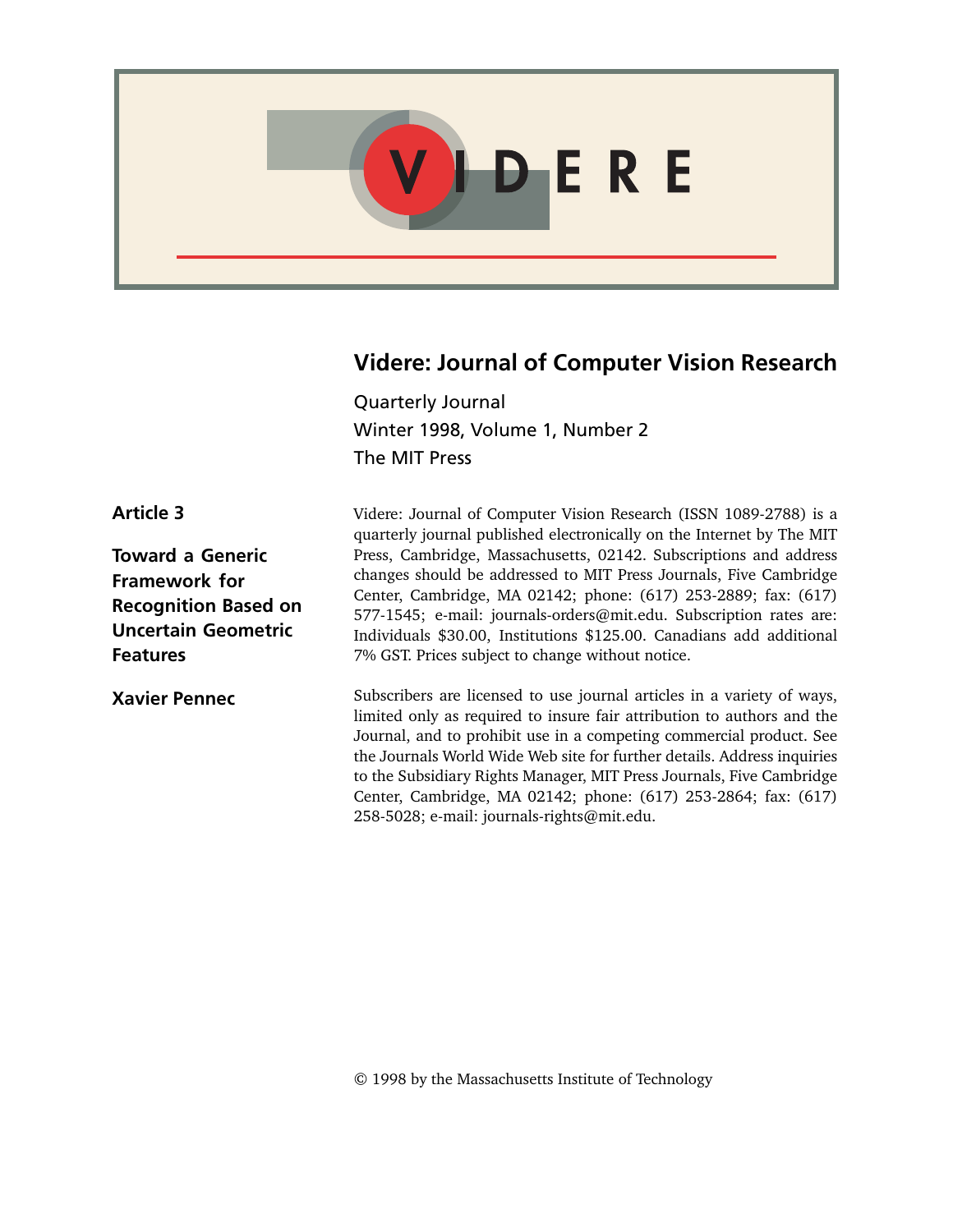# *Toward a Generic Framework for Recognition Based on Uncertain Geometric Features*

## **Xavier Pennec<sup>1</sup>**

The recognition problem is probably one of the most studied in computer vision. However, most techniques were developed on point features and were not explicitly designed to cope with uncertainty in measurements.

The aim of this paper is to express recognition algorithms in terms of uncertain geometric features (such as points, lines, oriented points, or frames). In the first part we review the principal matching algorithms and adapt them to work with generic geometric features. Then we analyze some noise models on geometric features for recognition, and we consider how to cope with this uncertainty in the matching algorithms. We then identify four key problems for the implementation of these algorithms. Last but not least, we present a new statistical analysis of the probability of false positives that demonstrates a drastic improvement in confidence and complexity that we can obtain by using geometric features more complex than points.

**Keywords:** 3-D object recognition, invariants of 3-D objects, feature-matching, uncertain geometric features, generic features, matching error analysis

1. INRIA Sophia—Projet Epidaure, 2004 Route des Lucioles BP 93, 06902 Sophia Antipolis Cedex, France. Phone: +33 4 92 38 76 64, Fax: +33 4 92 38 76 69. xpennec@sophia.inria.fr, Web: www.inria.fr/epidaure/personnel/ pennec/pennec.html

Copyright © 1998 Massachusetts Institute of Technology mitpress.mit.edu/videre.html

### **1 Introduction**

The recognition problem is probably one of the most studied in computer vision. (See for instance [2, 8].) Many algorithms have been developed to compare two images or to recognize objects against an a priori model. These models are mostly constructed from point features and can vary according to rigid or affine transformations. One can cite for instance the Geometric Hashing [26], the ICP [3, 42], or the alignment algorithm [1, 20].

However, while these algorithms are efficient for well-scattered data with little noise, it becomes more and more difficult to find small objects in a complex and noisy scene. The maximal complexity of these algorithms is then reached and the problem of uncertainty handling becomes critical. Moreover, the geometric models of the real world often lead one to consider features that are more complex than points, such as lines [14], planes [10], oriented points, or frames [32, 34]. As we will show below, using these kinds of features directly in the recognition algorithm can lead to important improvements in complexity, accuracy, and robustness. On the other hand, we must be very rigorous in handling uncertainty to avoid false negatives and paradoxes [33].

The aim of this paper is express the above recognition algorithms in terms of uncertain geometric features. We restrict our analysis to the matching of similar features in the same space (3D-3D or 2D-2D for instance). In the following section, we briefly describe the theory already developed for handling the uncertainty of geometric features. In Section 3, we review the principal matching algorithms and adapt them to work with generic geometric features. In Section 4, we analyze three noise models for recognition (bounded, probabilistic, and a combination of both) and how to modify the matching algorithms to cope with uncertainty in features measurement. This leads to the identification of four key problems for the implementation in Section 5. In the last section, we analyze the drawbacks of uncertainty on recognition algorithm: false positives. We present a new method to evaluate qualitatively their probability of occurrence and show that using geometric features more complex than points drastically improves the algorithms' performance and robustness.

#### **2 Geometric Features**

We have shown in [33] that geometric features generally do not belong to a vector space but rather to a manifold and that this induces paradoxes if we try to use the standard techniques for points with them. For instance, we can represent a 3-D rotation by its matrix *R*, the corresponding unit quaternions  $\pm q$ , or the rotation vector  $r = \theta \cdot n$ . Using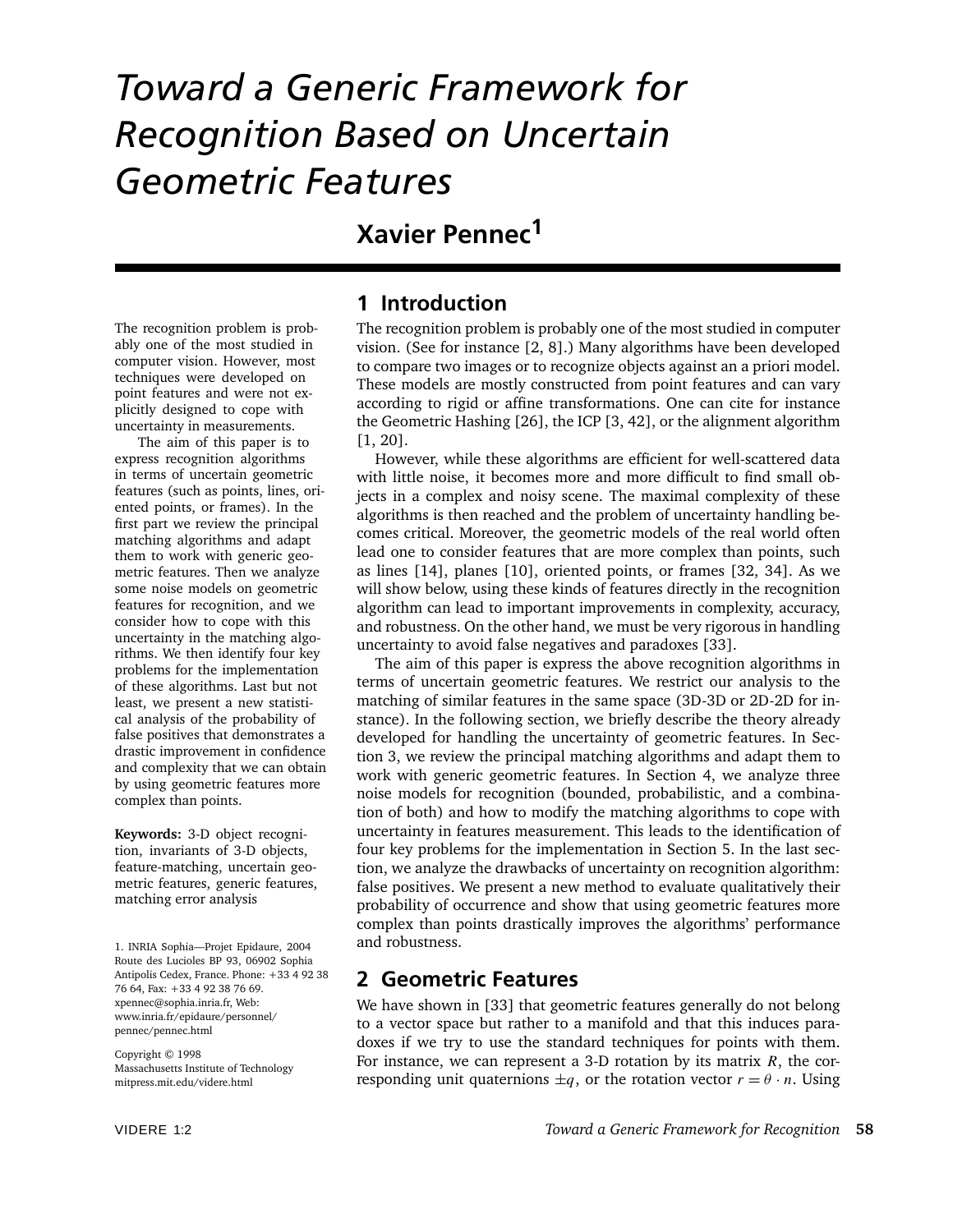the barycenter to compute the mean, we obtain either <u> $R = \frac{1}{n} \sum_i R_i$ </u>,  $q = \frac{1}{n} \sum_i q_i$ , or  $r = \frac{1}{n} \sum_i r_i$ . The three results correspond to different rotations.<sup>1</sup>

From a mathematical point of view, all the operations we define on features should rely on intrinsic characteristics of the manifold and not on the vector properties of some particular chart. Moreover, there generally is a transformation group acting on the manifold that models the possible image viewpoints and/or the subject movement in the images. Any operation should be invariant or "covariant" with respect to the action of this group. For instance, the barycenter of points is invariant under the action of rigid or affine transformations:  $A(\sum x_i) = \sum Ax_i$ . In the case of geometric features, these requirements are much more difficult to meet, and we have to look at rather deep results in differential geometry in order to understand the intrinsic characteristics of the manifold we can use.

In this section, we summarize the essence of the theory developed in [35]. More specifically, we present some intrinsic characteristics of the manifolds of geometric features and we show that most useful operations on such features can be expressed in this framework using a very small number of operations (atomic operations). The interested reader can consult [39, chap. 9], [25], and [7] for more theoretical results.

### *2.1 Riemannian Manifolds*

In the geometric framework, one specifies the structure of a manifold  $\mathcal M$ by a *Riemannian metric*. This is a continuous collection of dot products on the tangent space at each point *x* of the manifold. Thus, if we consider a curve on the manifold, we can compute at each point its instantaneous speed vector and its norm, the instantaneous speed. To compute the length of the curve, we can proceed as usual by integrating this value along the curve. The distance between two points of a connected Riemannian manifold is the minimum length among the curves joining these points. The curves realizing this minimum for any two points of the manifold are called *geodesics*. The calculus of variations shows that geodesics are the solutions of a system of second-order differential equations depending on the Riemannian metric.

In this article, we assume that the manifold is *geodesically complete*, i.e., that the definition domain of all geodesics can be extended to R. This means that the manifold has no boundary nor any singular points that we can reach in a finite time. As an important consequence, the Hopf-Rinow-De Rham theorem states that there always exists at least one minimizing geodesic between any two points of the manifold (i.e., whose length is the distance between the two points).

**Exponential chart** From the theory of second-order differential equations, we know that there exists one and only one geodesic starting at a given feature *x* with a given tangent vector. This allows us to develop the manifold in the tangent space along the geodesics (think of rolling a sphere along its tangent plane at a given point). The geodesics going through this point are transformed into straight lines, and the distance along these geodesics are conserved (at least in a neighborhood of *x*).

<sup>1.</sup> The first two are not even rotations unless they are renormalized: the sum of orthogonal matrices is generally not an orthogonal matrix and the sum of unit quaternions is not a unit quaternion. Moreover, choosing the sign of the unit quaternion used in the sum is not a trivial problem.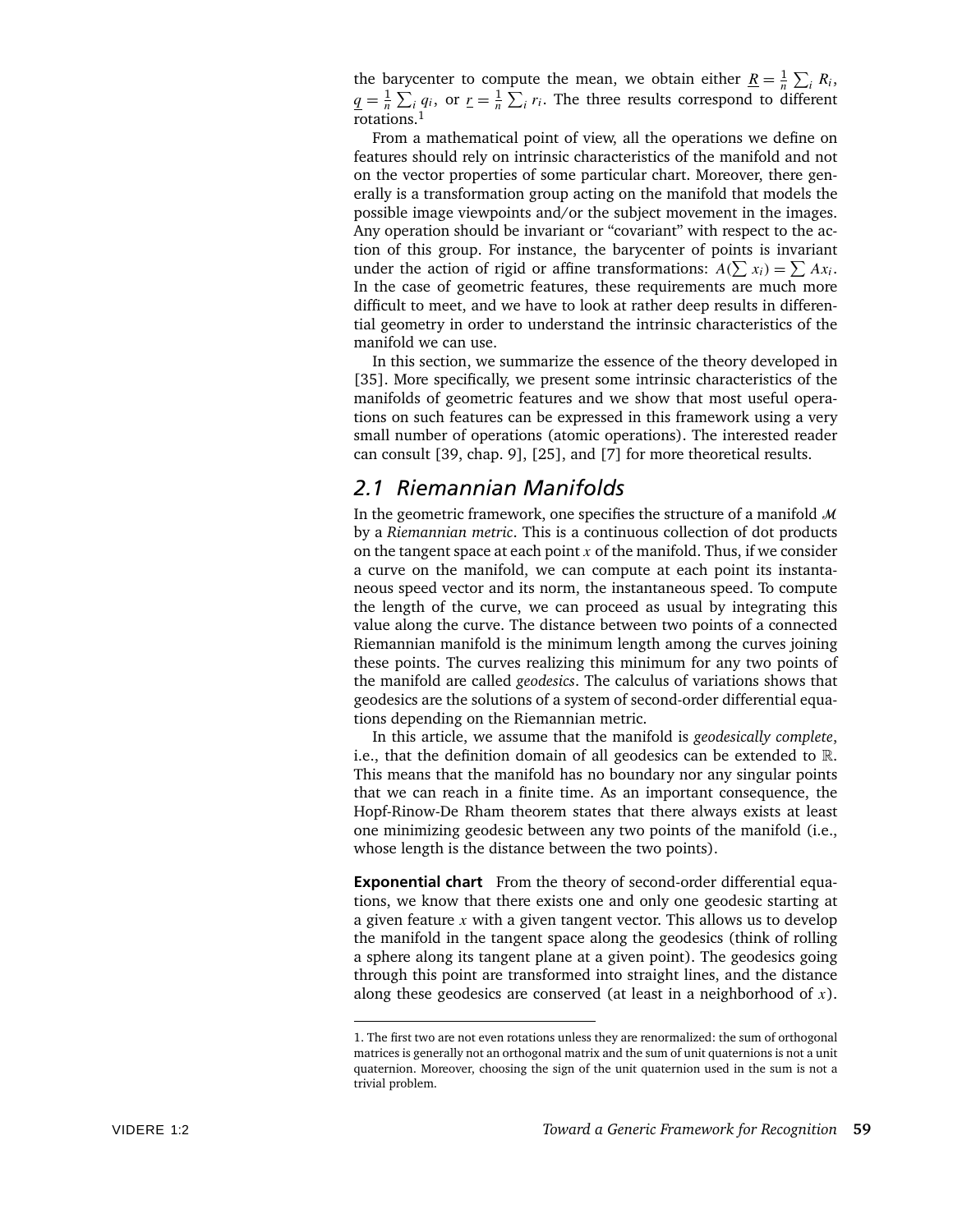**Figure 1. Left:** The tangent planes at points  $x$  and  $y$  of the sphere  $\delta_2$  are different: the vectors *v* and *w* of  $T_xM$ cannot be compared to the vectors *t* and *u* of  $T_vM$ . Thus, it is natural to define the dot product on each tangent plane. **Right:** The geodesics starting at *x* are straight lines in the exponential map, and the distance along them is conserved.



The function that maps to each vector the corresponding point on the manifold is called the *exponential map*.

This map is defined in the whole tangent space  $T_x\mathcal{M}$  (since the manifold is geodesically complete), but it is one-to-one only locally around the origin. If we look for the maximal domain where this map is oneto-one, we find out that it is a star-shaped domain delimited by a continuous curve  $C_x$  called the *tangential cut-locus*. The image of  $C_x$  by the exponential map is the *cut locus*  $C_x$  of point *x*. Roughly, this is the set of points where several minimizing geodesics starting from  $x$  meet.<sup>2</sup> On the sphere  $s_2$  for instance, the cut locus of a point  $x$  is its antipodal point, and the tangential cut locus is the circle of radius *π*.

The exponential map within this domain realizes a chart called the *exponential chart*. It covers the whole manifold except for the cut locus of the development point, which has a null measure. Let  $\vec{x}$  be the representation of *y* in this chart. Then its distance to the origin is  $dist(x, y) = ||\vec{y}||_x$ . This chart is somehow the "most linear" chart of the manifold with respect to the feature *x*: geodesics starting from this point are straight lines, and the distance is (locally) conserved along them.

## *2.2 Homogeneous Manifolds*

**Invariant metric** Now, since we are working with features onto which acts a transformation group that models the possible image viewpoints, it is natural to choose an invariant Riemannian metric. (The existence conditions are detailed in [35].) This way, all the measurements based on distance are independent of the image reference frame or the transformation of the image: dist(x, y) = dist( $g \star x$ ,  $g \star y$ ).

Let *o* be a point of the manifold that we call the origin: we call *principal chart* the exponential chart at the origin for the invariant metric and we denote by  $\vec{x}$  the representation of  $x$  in this chart. Assuming that we have chosen an orthonormal coordinate system, the distance with the origin is dist( $o, x$ ) =  $\|\vec{x}\|$ . Now, let f<sub>y</sub> be a "placement function," i.e., a transformation such that  $f_y \star o = y$ . The distance between any two points is dist(*x*, *y*) = dist  $(f_y^{(-1)} \star x, o) = ||f_{\vec{y}}^{(-1)} \star \vec{x}||$ . One can verify that this formula is independent of the choice of the placement function.

**Exponential chart and map at other points** The previous formula shows that the vector  $(f_{\vec{y}}^{(-1)} \star \vec{x})$  is the representation of *x* in an exponential chart at feature *y*. The coordinate system of this chart is orthonormal, but it depends on the chosen placement function. It is often more interesting to use the nonorthogonal coordinate system induced by

<sup>2.</sup> More precisely, the cut locus is the closure of this set.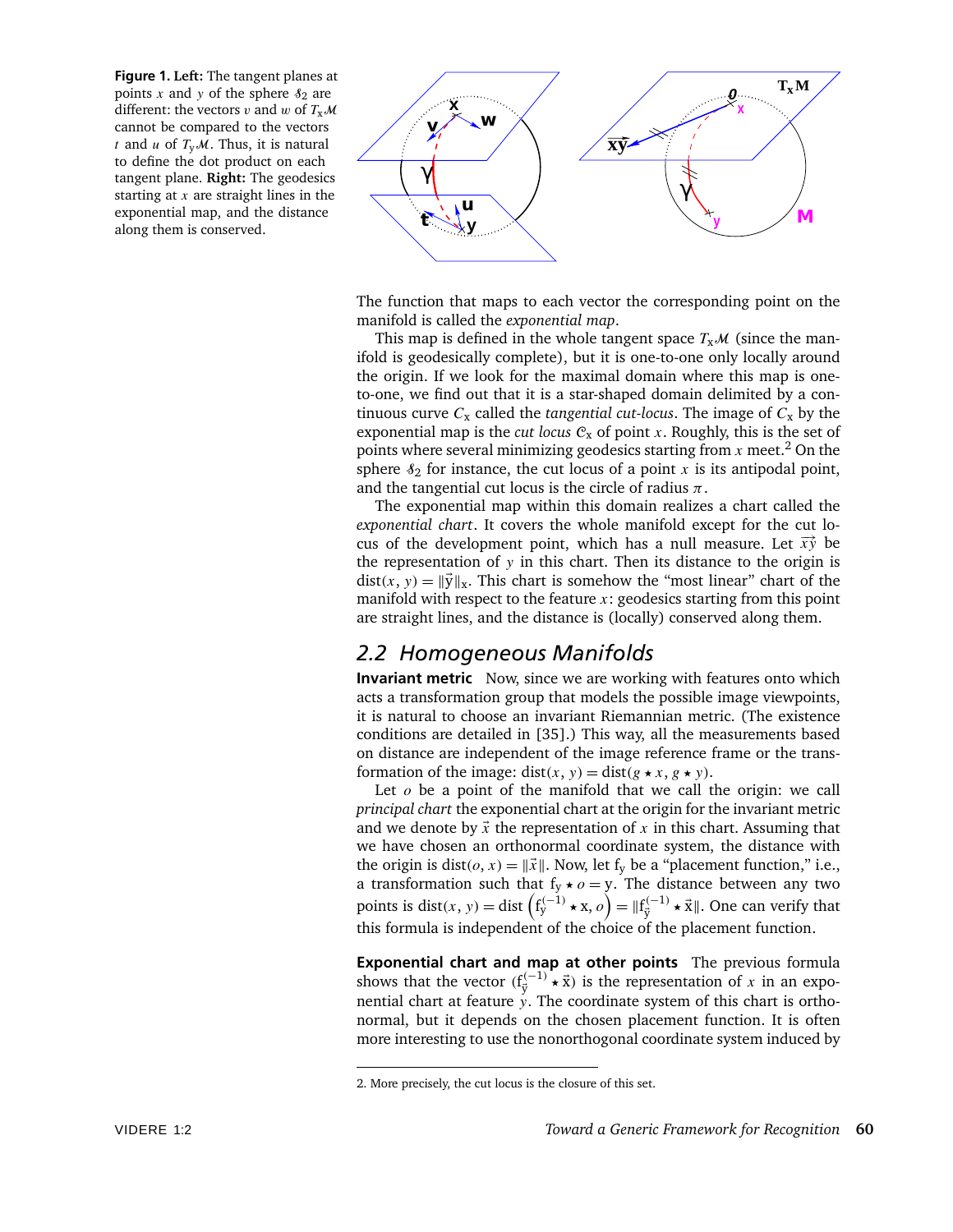the principal chart, which is independent of the placement function: this is the vector  $\overrightarrow{yx} = J(f_{\overrightarrow{y}}) \cdot (f_{\overrightarrow{y}}^{(-1)} \star x)$ , where  $J(f_{\overrightarrow{x}}) = \frac{\partial (\overrightarrow{f} \star \overrightarrow{x})}{\partial \overrightarrow{x}}$     xE=*o* is the Jacobian of the origin's translation in the principal chart.

From a practical point of view, this means that we can reinterpret the local calculations on points as local calculations in the principal chart of our manifold by replacing  $x - y$  with  $\overrightarrow{yx}$  and  $x + \delta x$  with  $\exp_{\bar{x}}(\bar{\delta x}) = f_{\bar{x}} \star (J(f_{\bar{x}})^{(-1)} \cdot S_{\bar{\delta x}})$ . For instance, the empirical covariance matrix with respect to a point y, becomes [35]:

$$
\Sigma_{\vec{\mathbf{x}}\vec{\mathbf{x}}}(\vec{\mathbf{y}}) = \frac{1}{n} \sum_{i=1}^{n} \overrightarrow{\mathbf{y}}\vec{\mathbf{x}}_{i} \cdot \overrightarrow{\mathbf{y}}\vec{\mathbf{x}}_{i}^{T}
$$
\n
$$
= \frac{1}{n} J(f_{\vec{\mathbf{y}}}) \cdot \left( \sum_{i=1}^{n} \left( f_{\vec{\mathbf{y}}}^{(-1)} \star \vec{\mathbf{x}}_{i} \right) \cdot \left( f_{\vec{\mathbf{y}}}^{(-1)} \star \vec{\mathbf{x}}_{i} \right)^{T} \right) \cdot J(f_{\vec{\mathbf{y}}})^{T}.
$$
\n(1)

**Atomic operations** In fact, we have shown that most of the interesting operations for us on deterministic and uncertain geometric features can be expressed in the principal chart of the manifold with only the few operations we have introduced. From a computational point of view, this means that the only operations we have to implement for each type of feature are the action of a transformation  $(f \star \vec{x})$  with its Jacobians  $\frac{\partial (f \star \vec{x})}{\partial \vec{f}}$  and  $\frac{\partial (f \star \vec{f})}{\partial \vec{x}}$ , and the placement function  $f_{\vec{x}}$  with its Jacobian  $\frac{\partial (f_{\vec{x}})}{\partial \vec{x}}$ . Every higher-level operation can be expressed as a combination of these and thus can be implemented independently of the considered type of feature. To simplify further computations, we can add to these atomic operations the Jacobian of the translation of the origin  $J(f_{\vec{x}})$ .

#### *2.3 Practical Implementation*

**Computer model of random features** Let *x* be a random feature. To define the mean value, we have to replace the standard expectation by the Fréchet expectation [33]:

$$
\mathbb{E} [\mathbf{x}] = \arg \min_{\mathbf{y} \in \mathcal{M}} \left( \mathbf{E} \left[ \text{ dist}(\mathbf{y}, \mathbf{x})^2 \right] \right).
$$

Assuming that this mean value is unique, let  $\mathbb{E}\left[\right.\vec{\mathbf{x}}\left.\right]=\vec{\bar{\mathbf{x}}}$  be its representation in the principal chart. Its covariance matrix in the same chart is given by

$$
\Sigma_{\mathbf{X}\mathbf{X}} = \mathbf{E}\left[\overrightarrow{\tilde{\mathbf{X}}}\cdot\overrightarrow{\tilde{\mathbf{X}}}\mathbf{X}^{\mathrm{T}}\right] = J(\vec{f}_{\vec{\tilde{\mathbf{X}}}}) \cdot \mathbf{E}\left[\overrightarrow{(\vec{f}_{\vec{\tilde{\mathbf{X}}}}^{(-1)} \star \vec{\mathbf{X}}}) \cdot (\overrightarrow{f}_{\vec{\tilde{\mathbf{X}}}}^{(-1)} \star \vec{\mathbf{X}})^{\mathrm{T}}\right] \cdot J(\vec{f}_{\vec{\tilde{\mathbf{X}}}})^{\mathrm{T}}.
$$

This information is often sufficient to model the random feature and provide a compact representation. Thus, from a computational point of view, we define a random feature by its approximation: **x** ∼  $(\bar{x}, \Sigma_{xx})$ . In this framework, a deterministic feature has a null covariance matrix. Random transformations are modeled similarly.

**Basic operations** Using this representation, the **action** of a random transformation  $\mathbf{f} \sim (\vec{\tilde{f}}, \Sigma_{\mathbf{f}f})$  on a (random) feature  $\mathbf{x} \sim (\vec{\tilde{x}}, \Sigma_{xx})$  gives the random feature

$$
y = f \star x \sim \left( \vec{\bar{f}} \circ \vec{\bar{x}}, \ \Sigma_{yy} \right),
$$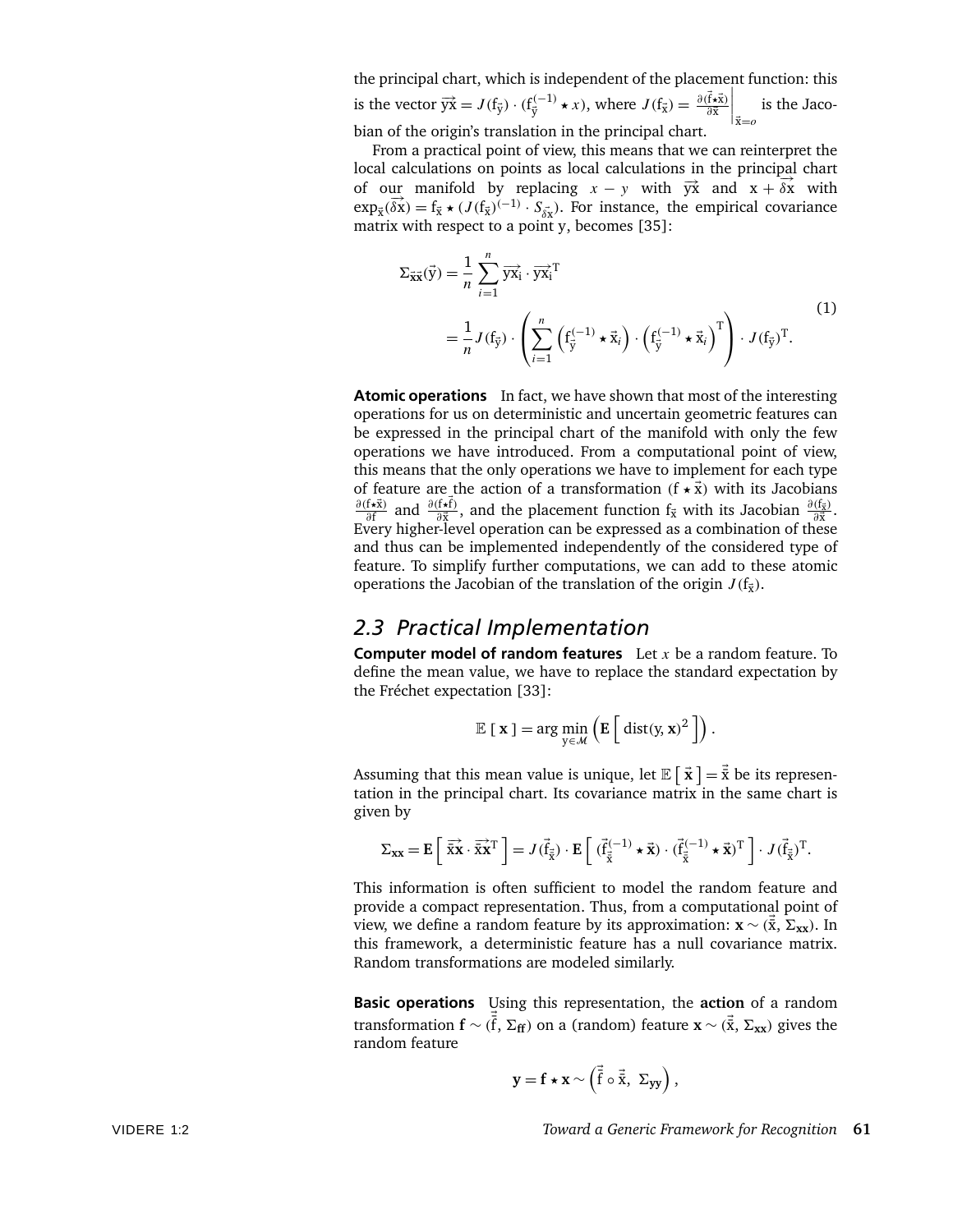where  $\Sigma_{yy} = J_{\tilde{f}} \cdot \Sigma_{ff} \cdot J_{\tilde{f}}^T + J_{\tilde{x}} \cdot \Sigma_{xx} \cdot J_{\tilde{x}}^T$  with  $J_{\tilde{f}} = \frac{\partial (\vec{f} \cdot \vec{x})}{\partial \vec{f}}$  $\Big|_{\vec{f} = \vec{\bar{f}}}$ and  $J_{\vec{x}} = \frac{\partial (\vec{f} \star \vec{x})}{\partial \vec{x}}$  $\Big|_{\vec{\bar{x}} = \vec{\bar{x}}}$ .

The **distance** between two features is simply

$$
dist(x, y) = \|\overrightarrow{xy}\|_{x} = \sqrt{\left(\overrightarrow{f}_{\overline{x}}^{(-1)} \star \overrightarrow{y}\right)^{T} \cdot \left(\overrightarrow{f}_{\overline{x}}^{(-1)} \star \overrightarrow{y}\right)}.
$$

Similarly, the Mahalanobis distance between a random feature **x** ∼  $(\bar{x}, \Sigma_{xx})$  and a deterministic feature y becomes

$$
\mu^{2}(\mathbf{x}, \mathbf{y}) = \overrightarrow{\bar{\mathbf{x}}}\overrightarrow{\mathbf{y}}^{T} \cdot \Sigma_{\mathbf{x}\mathbf{x}}^{(-1)} \cdot \overrightarrow{\bar{\mathbf{x}}}\overrightarrow{\mathbf{y}}
$$
  
=  $(f_{\overline{\mathbf{x}}}^{(-1)} \star \overrightarrow{\mathbf{y}})^{T} \cdot J(f_{\overline{\mathbf{x}}})^{T} \cdot \Sigma_{\mathbf{x}\mathbf{x}}^{(-1)} \cdot J(f_{\overline{\mathbf{x}}}) \cdot (f_{\overline{\mathbf{x}}}^{(-1)} \star \overrightarrow{\mathbf{y}}).$ 

The Mahalanobis distance between two random features is defined by

$$
\mu^{2}(\mathbf{x}, \mathbf{y}) = \min_{\mathbf{z}} \left( \mu^{2}(\mathbf{x}, \mathbf{z}) + \mu^{2}(\mathbf{y}, \mathbf{z}) \right).
$$

**Higher-level operations** Based on the atomic and basic operations, one can define many higher-level operations on geometric features. For instance, we developed in [31] three gradient descent algorithms to compute the mean feature by minimizing the standard and Riemannian least-squares distance, the weighted Riemannian least-squares distance, and the Mahalanobis distance. We also develop in [30] similar algorithms for computing the optimal registration.

#### *2.4 Summary of Geometric Features*

In short, the important point to note is that geometric features usually belong to manifolds that are not vector spaces. However, developing the manifold along the geodesics onto its tangent space at the origin give a chart (the principal chart) which is almost linear: geodesics going through the origin are straight lines, and the distances are conserved along them. Using an invariant metric for the transformation group acting on features, we can translate this chart at any point of the manifold. From a practical point of view, this means that we can reinterpret the local calculations on points as local calculations in the principal chart of our manifold by replacing  $\overrightarrow{yx} = x - y$  with  $\overrightarrow{yx} = J(f_{\overrightarrow{y}}) \cdot (f_{\overrightarrow{y}}^{(-1)})^2 \star x$ , and

 $x + \overrightarrow{\delta x}$  with  $\exp_{\overrightarrow{x}}(\overrightarrow{\delta x}) = f_{\overrightarrow{x}} \star (J(f_{\overrightarrow{x}}^{(-1)}) \cdot \delta x$ .

It turns out that all the interesting operations on deterministic and probabilistic features and transformations can be expressed in the principal chart using only a few atomic operations and their Jacobians: the composition and inversion of transformations (f  $\circ$  g and f<sup>(−1)</sup>), the action of a transformation ( $f \star \vec{x}$ ), and the placement function ( $f_{\vec{x}}$ ). On this basis, we can construct many higher-level algorithms, such as the computation of the mean feature or the computation of the transformation between two sets of matched features (registration).

**Example of features** In [35], we have implemented this framework for 3-D rigid transformations acting on different kinds of features such as frames, semi-oriented frames, and points. Frames are composed of a point and an orthonormal trihedron and are equivalent to rigid transformations. The principal chart is composed of the rotation vector representing the trihedron (or the rotation) and a vector representing the point position (or the translation). Semi-oriented frames model the differential properties of a point on a surface. They are composed of a point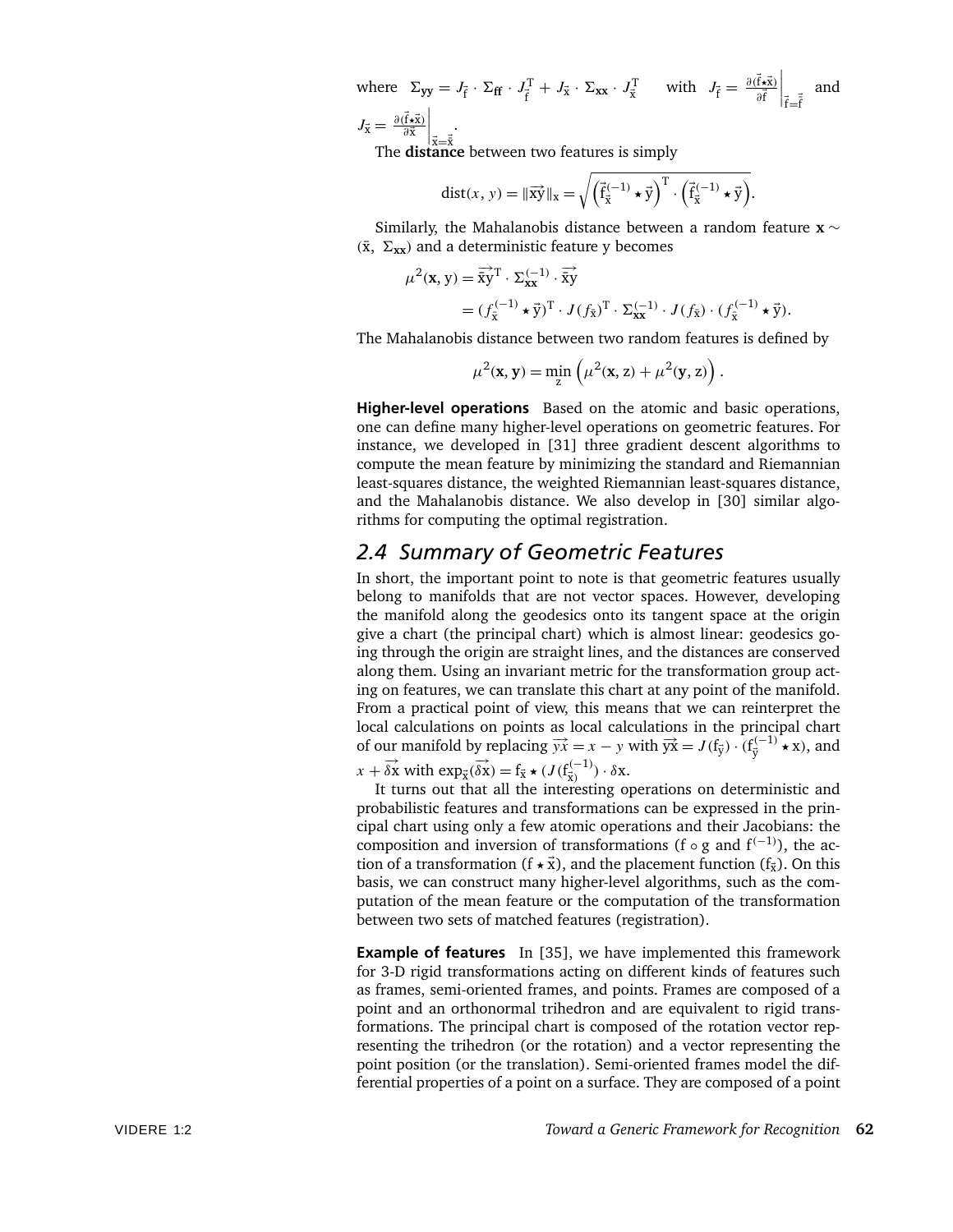and a trihedron  $(t_1, t_2, n)$ , where  $(t_1, t_2) \equiv (-t_1, -t_2)$  are the principal directions of the surface.

#### **3 Matching Algorithms**

In this paper, we consider that *matching* is aimed at finding correspondences between two set of features, whereas *registration* is the computation of the transformation between two matched sets of features. These two problems are often intrinsically linked to constitute the *feature-based recognition* problem. Here, we focus on matching methods.

We have one set  $\mathcal{X} = \{x_1, \dots, x_m\} \in \mathcal{M}^m$  of *m* features modeling the first image and similarly a set  $\mathcal{Y} = \{y_1, \dots, y_n\} \in \mathcal{M}^n$  of *n* features modeling the second image. To distinguish the two sets, we use the vocabulary from the model-based recognition: we call *model* the set  $\mathcal{X}$ , as if it was the model of an object stored in a library, and *scene* the set Y, in which we are looking for objects.

If we had two ideal acquisitions of the same object (with also perfect low-level processing), the model and the scene would have the same number of features and the two sets would be simply transformed into one another using a transformation  $f \in \mathcal{G}$ , with possibly a permutation in index of features. The matching problem is in this case very simple: find the index permutation that identifies features up to a transformation f. In practice, this is not so easy: the object we are looking for is usually not the only one in our images, and hence there are numerous extra features in the two images that do not have to be matched but that we cannot suppress a priori. This is called *clutter*. Moreover, even if an object is perfectly known (from its CAD model for instance), an image can be noisy enough to inhibit the detection of some features. We call this *occlusion* as in computer vision, even if the phenomenon is different in other domains such as 3-D imaging. Last but not least, the measure of features is inherently noisy and the superimposition of matched features after registration will never be perfect.

In general, one considers that an object is *recognized* if there exists a transformation  $f \in \mathcal{G}$  that superimposes (within a given error) a sufficient number of features in the two images. Thus, we want to maximize both the number of matches and the quality of these matches, that is the goodness of fit after registration.

Let  $\pi$  be the *matching function* that associates to the index *i* of a model feature  $x_i$  the index  $j = \pi(i)$  of the matched feature  $y_j$  in the scene or the null feature ∗ if it is not matched. This function can thus be considered as an application from  $\{1 \ldots m\}$  to  $\{1 \ldots n+1\}$  or from X to  $\mathcal{Y} \cup \{*\}.$ There are  $(n + 1)^m$  such functions in the correspondence space  $\Pi$ . Some constraints can be added, such as the symmetry of matches. The basic idea in matching is to maximize the number of matches, but matches should also be consistent with the configuration of features. One often uses the following simple *plausibility function* to estimate the likelihood of a match:  $\alpha(z, z') = 1$  if dist $(z, z') \leq \varepsilon$  and 0 otherwise. The matching function is thus defined as the one that maximizes the matching score ( $f \star x$  is the action of the transformation f on the feature x):

$$
\hat{\pi} = \arg \max_{\pi \in \Pi} \left( \sum_{i} \alpha \left( f \star x_{i}, \ y_{\pi(i)} \right) \right). \tag{2}
$$

At the same time, we want to optimize the quality of matches and find the transformation that superimposes the model onto the scene. This is often done using least squares, with the convention that dist $(x, *) = 0$ .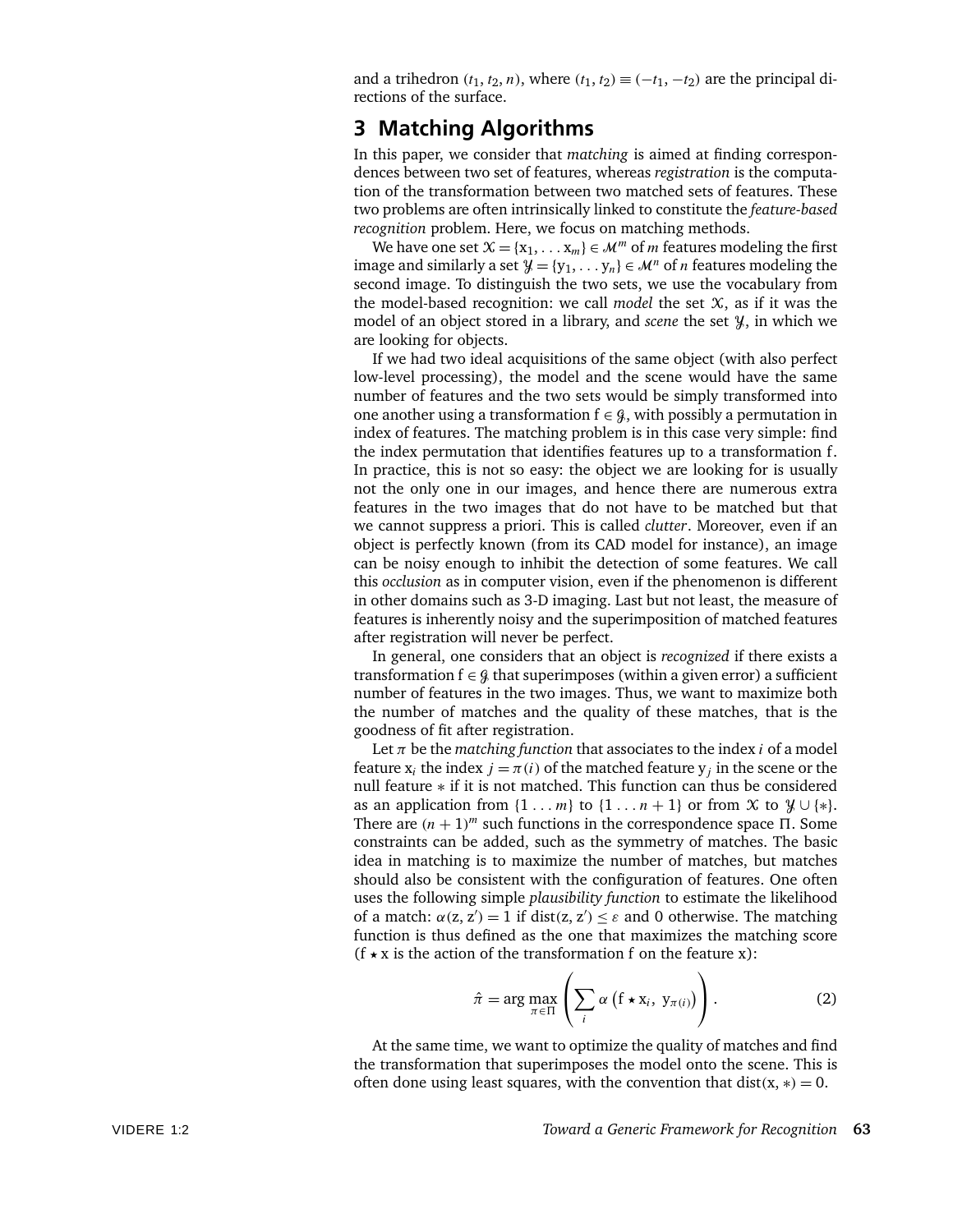$$
\hat{\mathbf{f}} = \arg \min_{\mathbf{f} \in \mathcal{G}} \left( \sum_{i} \text{dist} \left( \mathbf{f} \star \mathbf{x}_{i}, \, \mathbf{y}_{\pi(i)} \right) \right). \tag{3}
$$

There is thus a joint search in the correspondence space (find  $\pi \in \Pi$ ) and in the transformation space (find  $f \in \mathcal{G}$ ). Each of these problems taken independently is relatively simple, but solving both together is much harder. In the remainder of this section, we investigate in the sequel the main algorithms used in image processing to solve this problem and how to formulate them in terms of features.

#### *3.1 Interpretation Trees*

If we look at the equations, we find that searching for the transformation *f* is linked to the matching solution  $\pi$ . The interpretation trees method proposed in [13] relies on the dual method: looking for  $\pi$  in the correspondence space  $\Pi$  and computing a posteriori the transformation  $f$ to validate the interpretation. The basic algorithm is thus to assume at each node of the interpretation tree the match of an unused feature in  $X$ . When we arrive at a leaf we validate or discard this interpretation by looking for the transformation.

Several classical methods in artificial intelligence allow one to prune the search in this exponential tree  $((n + 1)<sup>m</sup>$  leaf). One of the most interesting is the introduction of geometric constraints with *unary invariants*. Assume that our features are segments: the length of a segment in the scene can only be inferior (modulo the error) to the length of the model segment since the only modifications on the length are due to occlusion and measurement errors: this is a unary constraint on the matches. Now if two segment matches satisfy the unary constraints, the angle between these segments in the model and in the scene should be almost identical: this is a *binary constraint of invariance*. For each type of feature, we can similarly develop a set of unary, binary, and possibly higher-order geometric constraints that will prune the interpretation tree and guarantee a local consistency during the depth-first search. The search of the transformation will actually give the proof of the global consistency on leaves. The introduction of measurement error is quite simple in this scheme: we just have to propagate the error on features measurement in the constraints computation. A complete study of these kind of techniques is developed in [13], but the complexity remains  $O((n + 1)^m)$  in the worst case.

#### *3.2 Iterative Closest Point*

This algorithm was introduced in [3] and [42]. It consists of the alternate optimization of the matches and the transformation. Since matches are computed from the distance between points, this algorithm can be easily generalized to features: from an initial transformation f*o*, one iterates the two following steps:

■ **Matching**: Each model feature x<sub>*i*</sub> is matched to its nearest neighbor (NN)  $y_i$  in the scene  $\mathcal{Y}$ :

$$
\pi_t(j) = \arg\min_j \text{dist}\left(f_t \star x_i, y_j\right), \qquad \text{i.e.,} \qquad y_{\pi_t(j)} = \text{NN}_{\mathcal{Y}}(f_t \star x_i).
$$

**Registration**: This is usually done using least squares. We have developed in [35] such methods on generic geometric features.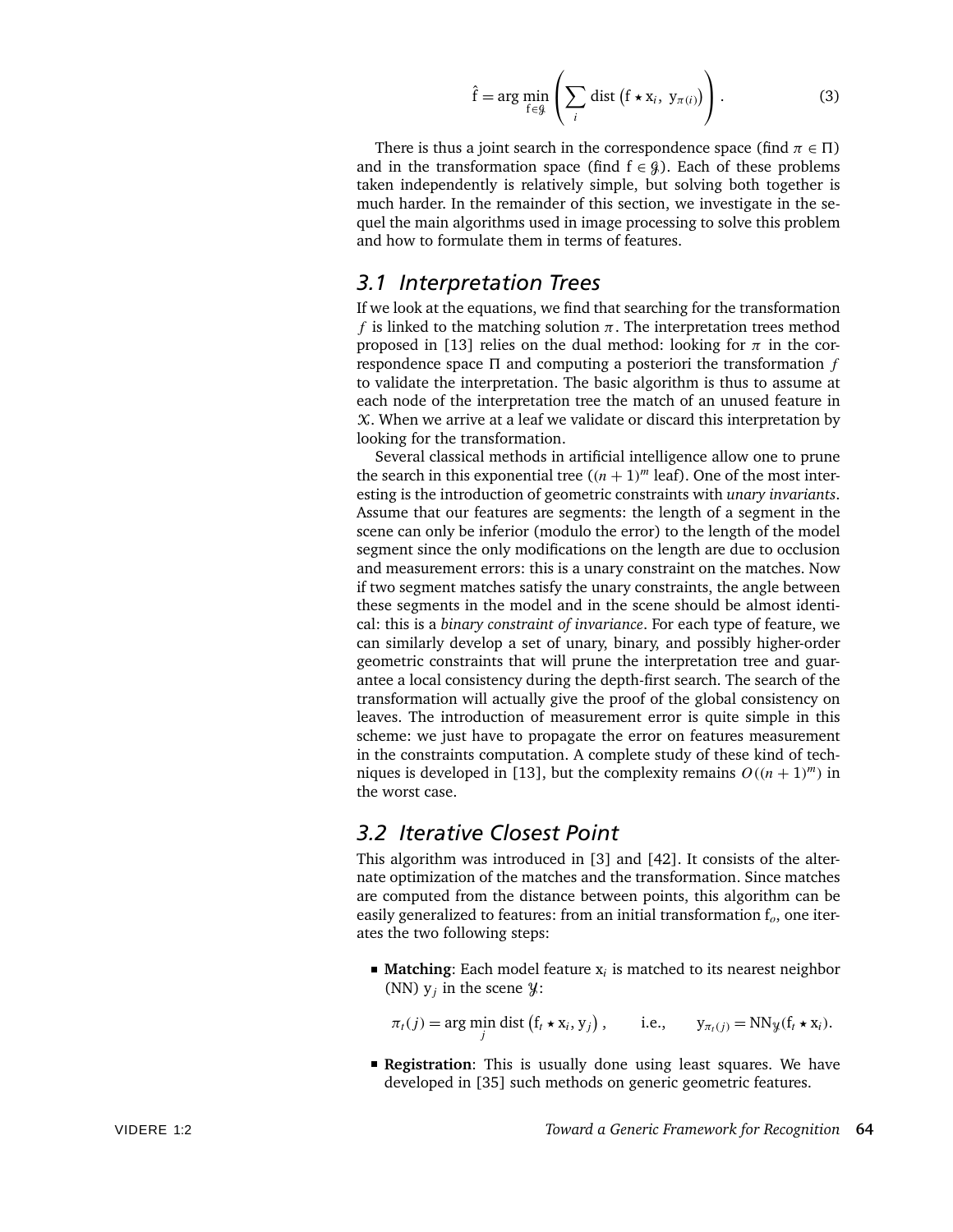The above matching criterion is generally not symmetric: we can have  $y_i = NN_y(x_i)$  while the reverse is false. To solve this problem, we have introduced in [32] a symmetric version of the nearest neighbor where we match  $x_i$  to  $y_j = NN_y(x_i)$  if and only if  $NN_x(NN_y(x_i)) = x_i$ .

The usual problem of this algorithm is to choose a termination criterion. Since we are using identified features (and not "continuous" features such as points on curves or surfaces), the set of possible matches is discrete, and each interpretation corresponds to a unique transformation. When the algorithm converges, we thus obtain not only the same matches but also the same transformation in successive iterations. This last characterization is computationally cheap and constitutes the termination criterion. (Adding a maximal number of iterations is also useful in case the algorithm does not converge.)

This algorithm is very easy to implement, but it needs a very fast nearest neighbor search in a manifold and an efficient registration computation. Moreover, it can be very sensitive to the initial transformation, and it tries to match the whole model with the whole scene. Thus, unless it is initialized with a very good transformation, it cannot find a very small set of good matches among a lot of clutter (like in proteins). For these reasons, it is often used as a *verification* algorithm after one of the other algorithms presented here.

#### *3.3 Hough Transform*

This method was introduced by Paul Hough in 1962 to detect simple geometric objects like lines from points by accumulating evidence in their parameter space. The method was generalized for recognition in the following way: let *k* be the minimum number of matches needed to compute a unique transformation (or at least a finite number) between the model and the scene. For each *k*-tuple of matches, we compute this transformation (if it exists), and we accumulate evidence in the transformation space to find the one that maximizes the number of matches (and hence the number of *k*-tuples matches).

The accumulation stage can be done with a discretization of the transformation space, which serves as an accumulator for the votes cast by the above *k*-tuple transformations. A sweeping stage is then necessary at the end to find the best transformation hypotheses. One can also keep all the computed transformations in a list and use a clustering algorithm (like in [11, 32]). An adaptive subdivision of the transformation space was proposed in [5]. At each step, the region is either subdivided or dismissed based on upper and lower bounds on the number of possible matches in the region. However, the linear equations used to efficiently compute these bounds seem difficult to generalize to generic geometric features.

The Hough transform was particularly studied for the inclusion of measurement errors; a synthesis can be found in [13]. The complexity is  $O(m^k \cdot n^k)$ , but we need to store the transformation space in memory and sweep it at the end of the algorithm to find the maximum. This can be a serious drawback when it comes to 3-D since rigid body motions have a dimension 6 and affine transformations a dimension 9.

## *3.4 Alignment or Prediction-Verification*

This technique can be seen as a compromise between interpretation trees and Hough transform: one first hypothesizes a *k*-tuple of matches that allows one to compute a transformation. Then this hypothesis is verified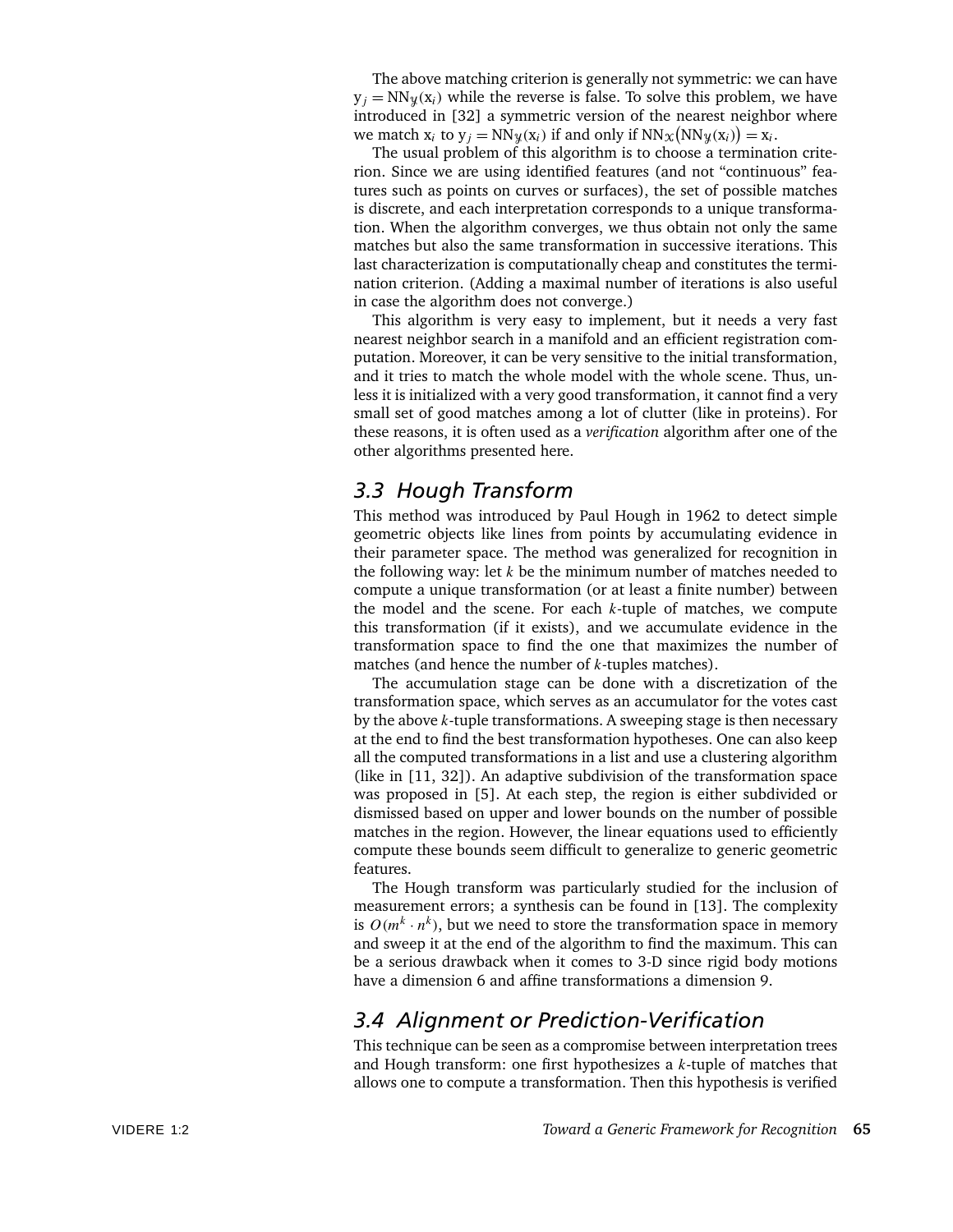by mapping the model onto the scene and searching for new matches in a given error zone around the model features. The quality score of this hypothesis is simply the number of matches found, or it can be more elaborate. This technique was principally developed in [1, 20, 21].

In theory, one should repeat this scheme for all possible *k*-tuple of matches and keep the best hypotheses. For instance with 3-D points, we need three matches to specify a rigid transformation  $(k = 3)$ . Thus, there are  $C_m^3 = \binom{m}{3}$  $\binom{m}{3} = \frac{m!}{3! \cdot (m-3)!}$  ways to choose three points among *m* in the model,  $C_n^3 = \binom{n}{3}$  $\binom{n}{3}$  ways in the scene, and 3! to match the two triplets. Therefore, we have  $\binom{m}{3}$  $\binom{n}{3} \cdot \binom{n}{3}$  $\binom{n}{3} \cdot 3! = O(m^3 \cdot n^3)$  alignments or hypotheses to verify. In practice, one stops as soon as we estimate that an object is recognized and registered. Moreover, we can use the three invariants of the triplet (the distances between points) to index it in a hash table. This allows one to retrieve in quasi-constant time the compatible triplets in the scene. The complexity falls thus to  $O(m^3 + n^3)$  for the prediction step. This use of the invariants of the *k*-tuple can be generalized to geometric features. (See Section 3.6.)

The verification step is particularly important since it should reject the bad hypotheses but keep the good ones. (See Section 6.) It is generally realized with an iterative nearest neighbor with a threshold on the distance for matching. Refining both the transformation and the matches is important if we want to stop as soon as we find a good solution. If we test all hypotheses, we can refine only the best ones.

#### *3.5 Geometric Hashing*

This technique was introduced by [26, 41]. The idea is to pre-compile the information about model objects in a hash table with an invariant representation (with respect to the action of the transformation group G). This representation should also be redundant and based on local features to allow for the recognition in the presence of occlusions. At recognition time, we need to compute only the corresponding representation of the scene and accumulate evidence for the matching part of the scene with an object.

More precisely, the geometric hashing concerns the case of a subgroup of affine transformations acting on *k*-D points: one can then define an intrinsic coordinate system (or basis) of a model by choosing at most  $k + 1$  of its points and expressing the coordinates of the others in this basis. For instance, two points are sufficient to define an orthonormal basis in 2-D (in fact a point and a direction are enough), or three nonaligned points in 3-D. We need exactly three points for an affine basis in 2-D and four points in 3-D. The coordinates of other points in this basis are invariant with respect to a global motion of the object.

The idea is to index in a pre-processing step all possible basis in the model by the coordinates of the other model points. (See Figures 4 and 5 for examples of hash tables.) At recognition time, one chooses an image basis and computes the coordinates of the other points in it. These coordinates being invariant, we retrieve for each point (thanks to the hash table) the model bases having a point in the same configuration, and we tally a vote for the matching of these model bases with the current scene basis. If the scene basis belongs to an indexed object, the number of votes for the corresponding model basis will be the number of points of the object that are visible in the scene (minus the points of the basis). The complexity is thus  $O(n^{k+1})$  in the worst case for the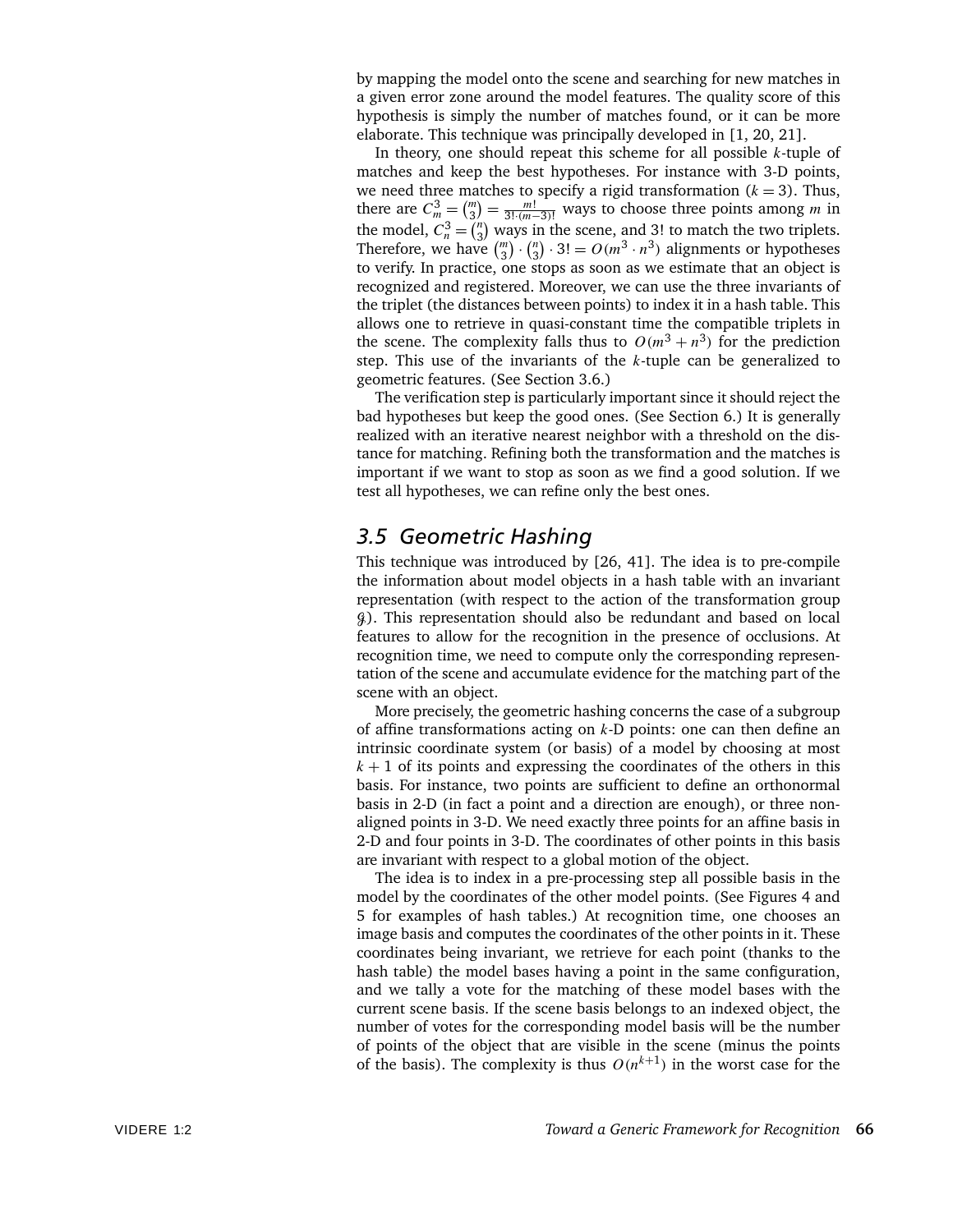recognition if the access time of a hash table bucket is constant. This is obtained by considering *n* votes for every of the  $n^k$  possible scene bases. The verification step is not taken into account here.

The use of a hash table gives a sublinear recognition complexity with respect to a library of objects: one simply indexes all the objects in the same hash table and adds in the information stored to which object each basis belongs.

### *3.6 Geometric Invariant Indexing*

The generalization of geometric hashing to geometric features other than points is not so easy, contrary to the alignment or the Hough transform methods. Indeed, the notions of basis and coordinates of other points in such a basis are linked to the structure of vector space, which is generally not available for geometric features. However, one can conceive a similar algorithm using the invariants of a fixed number of features instead of coordinates, the accumulation still taking place in the correspondence space.

If we take for instance 3-D points, the equivalent of the geometric hashing algorithm would be to use in the hash table the invariants of an ordered 4-tuple of points  $(x_i, x_j, x_k, x_l)$  instead of the coordinates of  $x_l$  in a basis constructed from  $(x_i, x_j, x_k)$ . For the accumulation, it then seems natural to replace the increment of a basis match by the increment of all four individual matches: if  $(y'_i, y'_j, y'_k, y'_l)$  is a compatible 4-tuple of points in the scene, we will now vote for each match  $(x_i, y'_i)$ .

After this modification, it is no longer necessary to impose the use of a 4-tuple of points: we can use a triplet of points or simply a pair. The complexity is in this case reduced from  $O(n^4)$  to  $O(n^3)$  or  $O(n^2)$ . However, we must be careful that decreasing the number of points drastically reduces the selectivity of invariants, and the probability of false positives becomes high very fast with the noise. The results of such an algorithm can thus be absurd. (See Section 6.) If we consider a triplet of points, we obtain an algorithm that is very close to the Hough transform, except that the accumulation is in the correspondence space instead of the transformation space. It is possible to combine both approaches by clustering for instance the transformations associated with each possible match.

This type of algorithm has been used in [6] with complex features (points with local shape descriptors), in [24, 18] for 3-D curves using differential invariants (principal directions and curvatures), in [40] for 3-D range data, and in [11, 12] to reduce the complexity of 3-D pointbased matching from  $O(n^4)$  to  $O(n^3)$ . In this last case, a pseudo-basis constituted of two points was replacing the standard three points basis for accumulation. We have also used such an algorithm in [19, 32] with 3-D frame features<sup>3</sup>: we used in this case a pair of frames to index, the invariants of such a pair being the rigid transformation from one frame to another. With this 6-D invariant space, we have a quite selective scheme and a complexity of  $\mathcal{O}(n^2)$  instead of  $\mathcal{O}(n^4)$  for points. However, for the general feature case, the main problem is how to compute the invariants of a *k*-tuple of features, which will be detailed in Section 5.1.

<sup>3.</sup> A frame is a point with an orthonormal trihedron and is equivalent to a Euclidean coordinate system.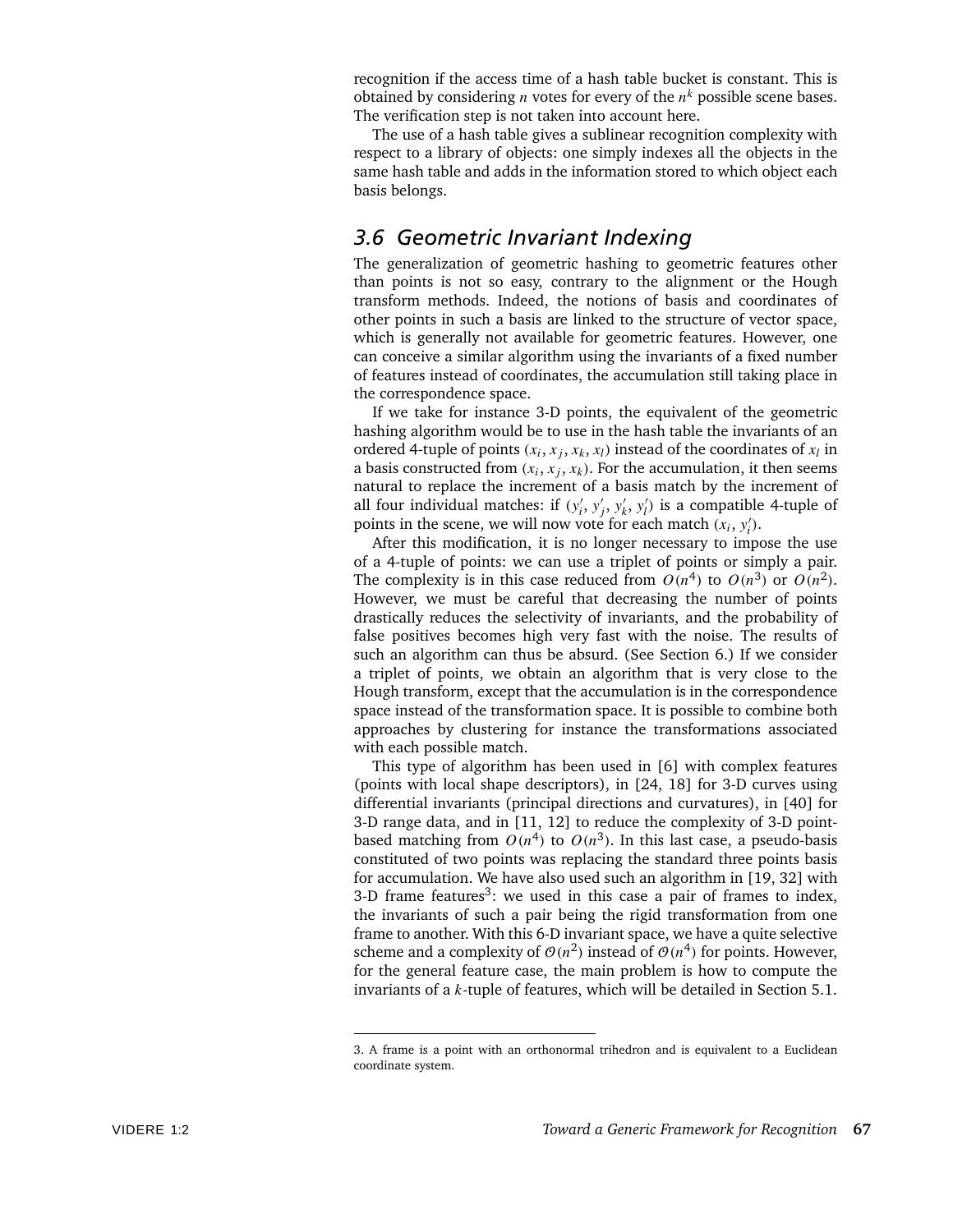### **4 Error Handling**

All these recognition algorithms are quite simple in the theoretical case of exact measurements. In practice, all our measurements are subject to errors due for instance to the deformations of the acquisition system and the image sampling in pixels and gray levels. The algorithms have to be adapted to explicitly take into account the fact that the features are inherently uncertain. For instance, in geometric hashing the measurement error propagates into the computation of invariants, and voting punctually in the hash table (just through the bin corresponding to the computed invariant value) could lead us to miss a great number of matches. We would then obtain *false negatives* which means that the object is not recognized when it should be. The same thing can happen with the alignment algorithm if the area search for a correspondent is too small with respect to the measurement error of the features enlarged by the uncertainty of the hypothesis transformation.

In this section, we analyze how measurement uncertainty should be taken into account in order to avoid false negatives. This will ensure the correctness of the recognition algorithms: objects will be recognized if they are present in the scene.

## *4.1 Error or Compatibility Zones*

To handle uncertainty, we assume that we know an estimation of the measurement errors either as a bound on the values or as a probability law.

**Conservative error bounds** The approach of Grimson and Huttenlocher [14, 17] or Lamdan and Wolfson [27] is to propagate an error bound in the invariant computation to obtain an error zone for the votes in geometric hashing or for the search zone during alignment. Using this error zone, we are ensured not to miss a possible match. It is not assumed in this method that the error distribution is uniform but only that the distribution has a compact support that is included in the error zone. To be sure that we do not miss a possible match, we want to compute a conservative error bound (an upper bound) during the operations we perform on features. This fact ensures the correctness of the algorithm. On the other hand, the recursive use of upper bounds ends by giving error zones that are much larger than what is observed.

To illustrate this point, we have computed in [29] the conservative propagation of error bounds for rigid alignment and geometric hashing of 3-D points (Figure 2). We can see that the predicted error bound is much larger than the values actually observed. In fact, we have established in this case that

Mean error = 
$$
\frac{\text{Predicted error}}{13.2}
$$
 and Max error  $\lt \frac{\text{Predicted error}}{2}$ .

The conservative bound for this relatively simple example is thus already two times larger than the bound statistically observed. Moreover, the computation of these conservative bounds is especially difficult, and each operation needs a particular hand derivation of the bound.

**Probabilistic error** Another approach is to consider that we observe the realization of some random vectors and propagate the first moments of the distributions through all computations. This is especially well adapted to introduce a quantitative estimation of the quality of the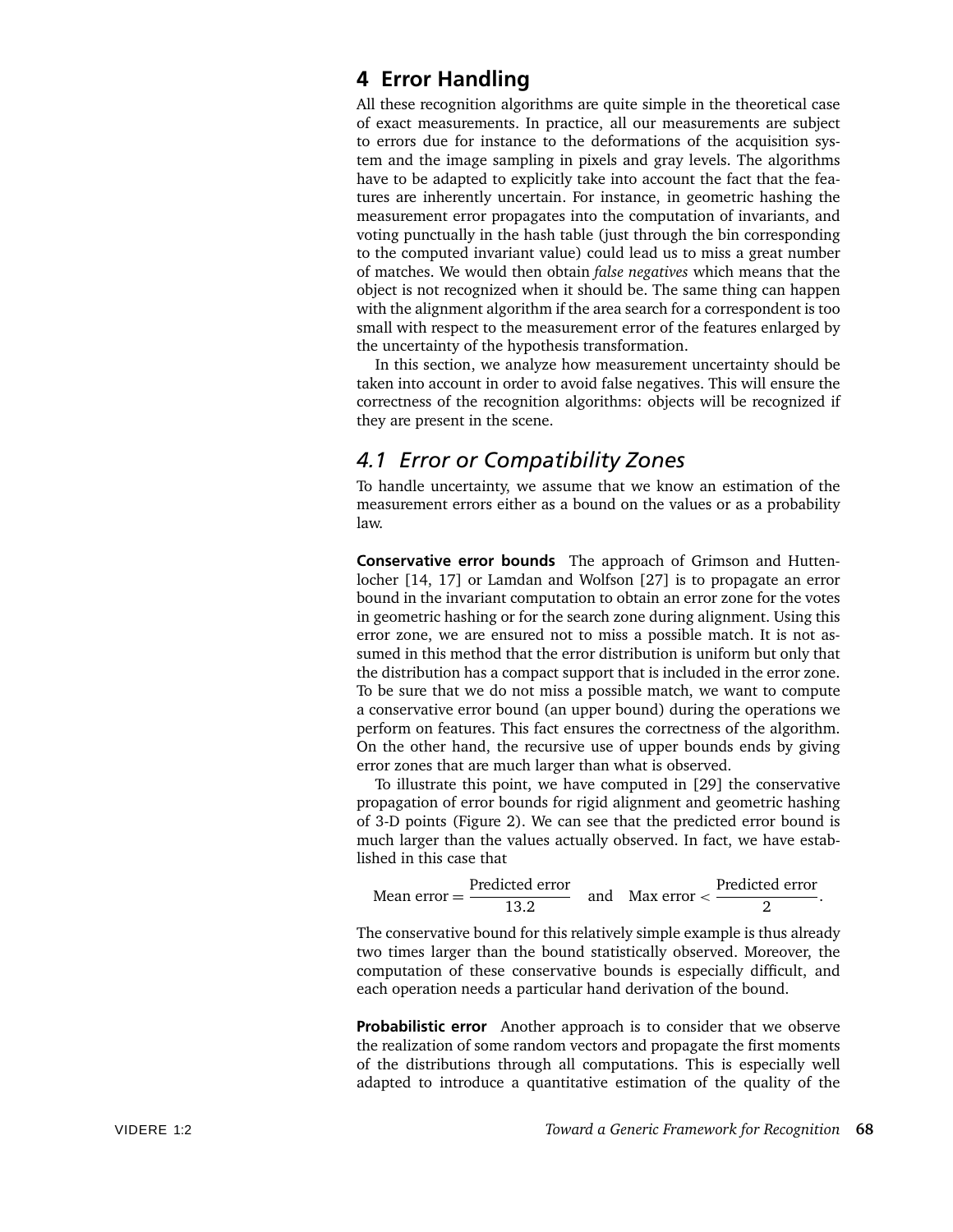**Figure 2.** Maximal and mean observed error for 3-D points due to the uncertainty of the trihedron in the basis for geometric hashing. Each of the 500 values is computed as the mean and maximal error for 1000 perturbations of a three-point basis. The *x* value is the corresponding predicted maximal error.



matches in the matching criterion. This is the core of the probabilistic geometric hashing proposed by Rigoutsos and Hummel [37, 38].

According to the theory developed in the introduction, a random feature is approximated by its mean and its covariance matrix:  $\mathbf{x} \sim (\bar{x}, \Sigma_{xx})$ . However, most probabilistic recognition methods assume that the error distribution is Gaussian to combine probabilities in the matching score. This assumption is consistent with our approximation since the Gaussian is the distribution that minimizes the information when we only know the mean and the covariance.<sup>4</sup>

However, the main problem of the Gaussian distribution is that its support is infinite. Thus, there is an always non-zero probability of matching any two features. This is catastrophic for the complexity of the matching algorithms since we should theoretically explore the whole correspondence space.

**Truncated probabilistic error** The usual solution [37] is to combine the two approaches by bounding the admissible error using the Mahalanobis distance. (This corresponds to a  $\chi^2$  in the Gaussian hypothesis.) The *error or compatibility zone* around feature  $\mathbf{x} \sim (\overline{x}, \Sigma_{xx})$  is thus:

$$
\mathcal{Z}_{\nu}(\mathbf{x}) = \left\{ \mathbf{z} \in \mathcal{M} / \mu^2(\mathbf{x}, \mathbf{z}) = \overline{\overline{\overline{\mathbf{x}}}} \overline{\mathbf{z}}^T \cdot \Sigma_{\mathbf{x} \mathbf{x}}^{(-1)} \cdot \overline{\overline{\mathbf{x}}} \overline{\mathbf{z}} \leq \nu^2 \right\},\tag{4}
$$

where *ν*<sup>2</sup> is a (generally global) threshold that can be interpreted in the Gaussian case as a  $\chi^2$ . It is interesting to compare with the previous bounded error model:

$$
\mathcal{Z}_{\varepsilon}(\mathbf{x}) = \left\{ \mathbf{z} \in \mathcal{M} / \operatorname{dist}(\overline{\mathbf{x}}, \mathbf{z})^2 = \overrightarrow{\overline{\mathbf{x}}}\overrightarrow{\mathbf{z}}^{\mathrm{T}} \cdot \overrightarrow{\overline{\mathbf{x}}}\overrightarrow{\mathbf{z}} \le \varepsilon^2 \right\} \tag{5}
$$

where the threshold *ε* is metric and thus harder to choose than a threshold without dimension. The truncated probabilistic model can thus be seen as a generalization of the bounded error model where the information matrix  $\Sigma_{xx}^{(-1)}$  is used as a local metric. Moreover, one can show [10, chap. 5, p. 152] that propagating covariance matrices using the Jacobians can be interpreted in a *deterministic* way as the *first-order approximation* of the error bound propagation.

<sup>4.</sup> By the way, it is using this very property that we have defined the Gaussian distribution on a manifold in [35].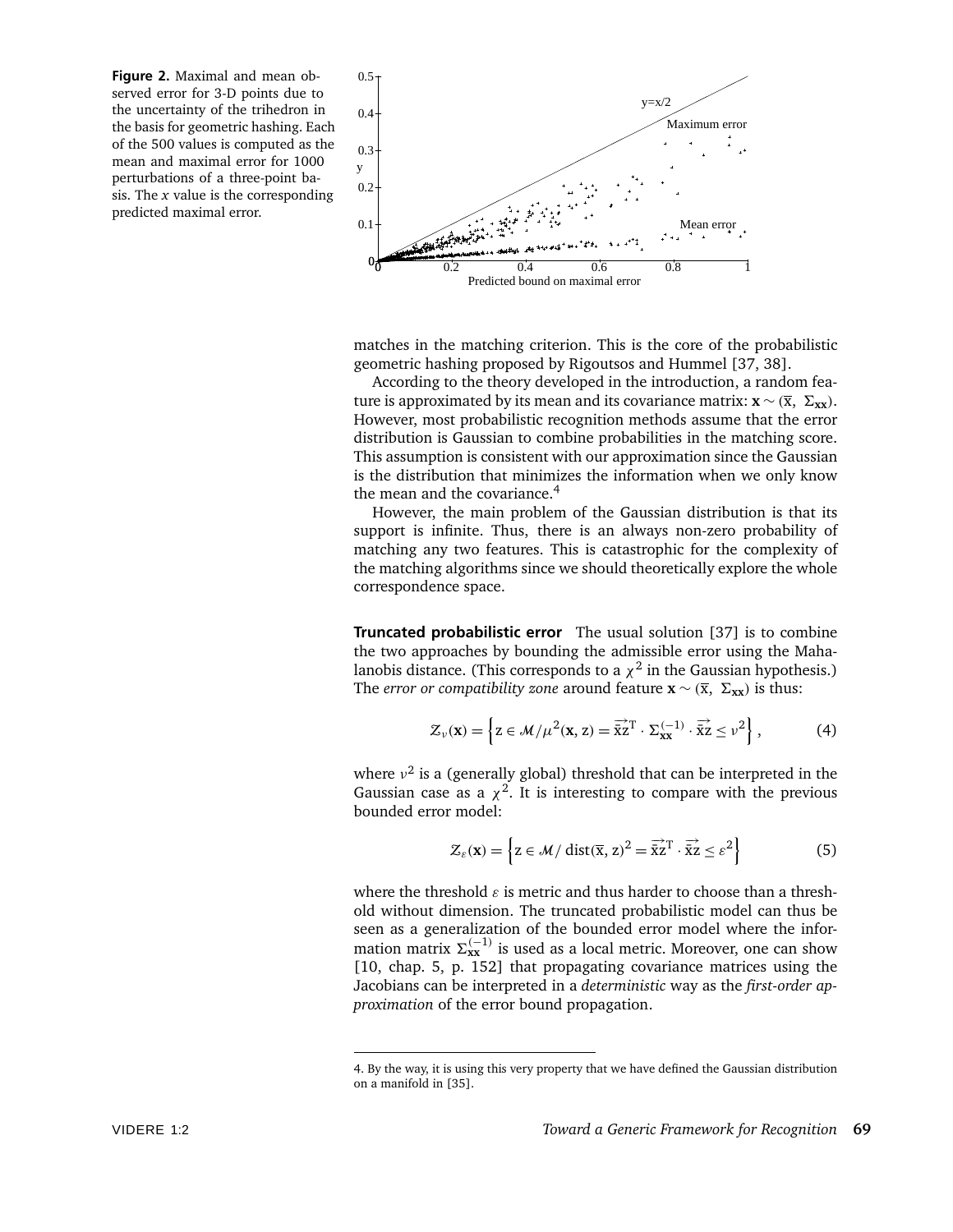## *4.2 Handling Uncertainty in Matching Algorithms*

We describe in this section how to modify the recognition algorithms in order to make them handle an a priori known uncertainty on features. It is, however, desirable to verify a posteriori after recognition and registration that our guess about feature uncertainty is good. One can also think of iterating the whole process (matching, registration, and estimation of the noise on features).

**Interpretation trees** To handle uncertainty in this algorithm, we just have to propagate the uncertainty in the computation of unary, binary, and higher-order invariants and perform the constraint satisfaction test using a Mahalanobis distance between uncertain invariants.

**Hough transform** Assume that we have found a *k*-tuple of model features and a *k*-tuple of scene features that have compatible invariants. (This can be done using an invariant indexing technique.) We compute the transformation  $\hat{f}$  between these *k*-tuples and its uncertainty  $\Sigma_{\bf ff}$ . We obtain in fact a probabilistic transformation **f** ∼ *(*ˆ f, *6***ff***)*. To verify if these *k* matches are correct, we use the Mahalanobis distance between matched features after registration; but since the transformation is computed by minimizing these distances, we should not take into account the uncertainty of the transformation to obtain an unbiased result. (Otherwise the Mahalanobis distances would be underestimated.) This means that we test if  $\mu^2(\hat{f} \star \mathbf{x}_i, \mathbf{y}_i) \leq \nu^2$  for each of the *k* matches.

Since we need at least *k* matches to compute the transformation, this one is not reliable if at least one of the *k* tests fails. We reject in this case the transformation. If all tests are passed, the transformation is a possible one, and it is added in the accumulator *with its uncertainty*.

There are two main techniques for the accumulation. The most widely known is to vote for the bin where our transformation falls in the sampled transformation space. This is the origin of the term "accumulator." With the error handling, we now have to vote for all the bins of the accumulators that intersect the compatibility zone  $\mathcal{Z}_{\nu}(\mathbf{f})$  of our probabilistic transformation. This problem is not so easy to solve efficiently and will be detailed in Section 5.4. We also have to sweep the sampled transformation space at the end of the algorithm to find the maximum score transformations. An alternative is to maintain during the algorithm a list of the best transformations. (The question is then how many do we have to keep.)

The second technique is to add each possible transformation **f** to a list and afterward use a clustering algorithm to extract and merge the sets of compatible transformations. We used a similar technique in [32].

**Alignment** The computation of the transformation between *k* features and the verification of theses *k* matches is exactly the same as for the Hough transform. The difference is that we now verify the hypothesized transformation by looking for additional matches with the other features. In this process, the uncertainty of the transformation has to be taken into account. One then searches for each model feature  $\mathbf{x}_i$  the nearest neighbor  $y_j = NN(f \star x_j)$  in the scene (according to the canonical or the Mahalanobis distance and possibly with the symmetry constraint on the nearest neighbor). The match is accepted if the following test is passed: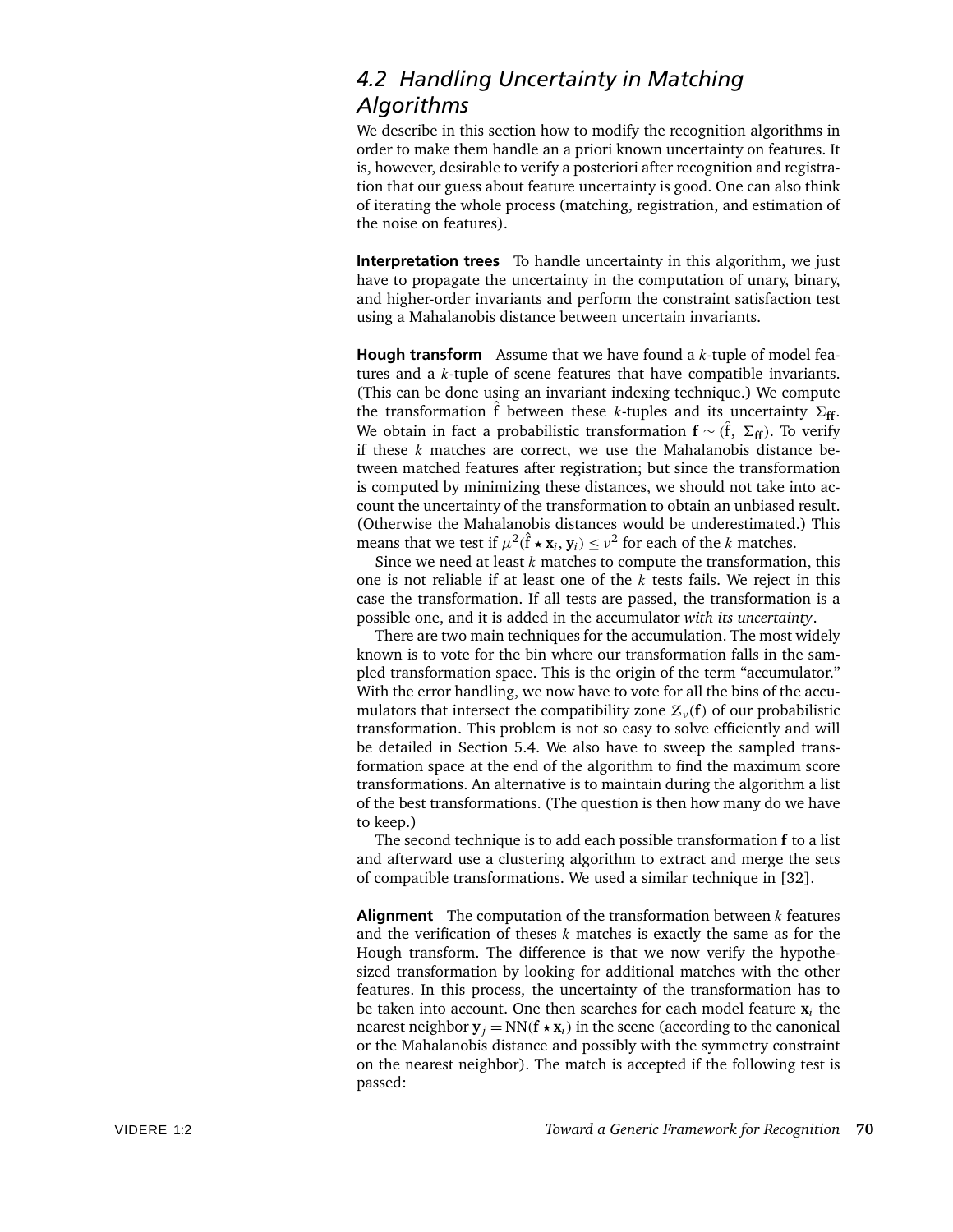$$
\mu^2(\mathbf{f} \star \mathbf{x}_i, \mathbf{y}_j) < \nu^2.
$$

If the number of matches is sufficient for the hypothesized transformation, it is interesting to verify the global consistency of matches and an improvement of the transformation. We can indeed seriously reduce the transformation uncertainty using all matches.

**ICP and global consistency verification** If we have the matches (as with alignment), the following step is to recompute the transformation minimizing the Mahalanobis distance between all these matches. To improve robustness, we can rule out the outliers by verifying once again the Mahalanobis distance of the matches, but, since the new transformation is computed from these very matches, one has to do it *without the transformation uncertainty* to be unbiased. The test is thus for each match:

$$
\mu^2(\hat{\mathbf{f}} \star \mathbf{x}_i, \mathbf{y}_j) < \nu^2.
$$

The process can be iterated until convergence. To realize a real ICP from this verification scheme, it is sufficient to recompute the nearest neighbor of each model feature, keeping only those who pass the above test.

**Hashing and geometric invariant indexing** For geometric invariant indexing, we need to propagate the feature uncertainty in the invariant computation (as for the interpretation trees), and index these probabilistic invariants *with their error zone*. This last step raises the same problems as for the indexing of probabilistic transformations in the Hough transform. It will be detailed in Section 5.4.

Handling error in the geometric hashing algorithm is more complex. Consider for instance the case of 3-D points: we need first to fix the way we compute the basis from three points and estimate the uncertainty of this local basis (i.e., the uncertainty of the transformation **f** from the canonical basis to the local one) with respect to the uncertainty of the three points. The best way to do this is unclear, even if a least squares (between the three points and three fixed points in the canonical basis) seems to be adapted. We have in this case already developed the algorithm to get the registration and its uncertainty. Computing the coordinates of other points in the local basis then corresponds to the action of the probabilistic transformation **f**. In this process, we must be careful to take into account the uncertainty of the transformation while computing the uncertainty of the invariant coordinates (otherwise a slightly large error of the basis features would rule out most of the matches). The last modification is to index (and retrieve) as above our probabilistic invariant coordinates *with their error zones*.

#### **5 Some Key Problems**

Up to now, we have formalized the main matching algorithms used on points in terms of features and seen how to modify them in order to explicitly handle uncertain measurements. In this section, we investigate some key problems that are raised by these algorithms and that constitute the difficult part to implement either due to the fact that we are using features or simply because of the uncertainty.

We have identified four main problems. For ICP, we know how to compute the transformation and its uncertainty, but the problem is to find efficiently the closest neighbor in a manifold (with a non-Euclidean Riemannian metric). A related problem for the Hough transform is to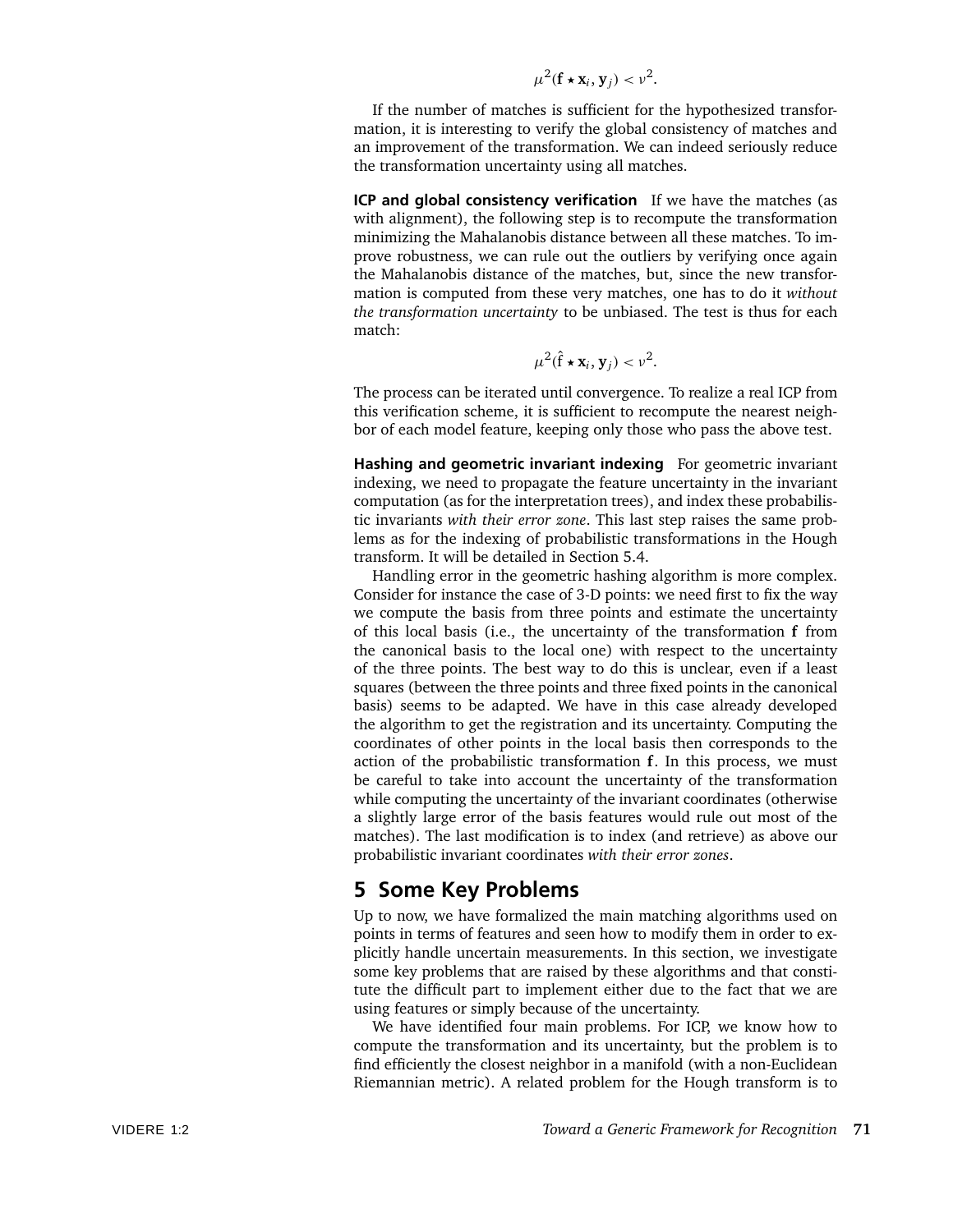*cluster* the transformations. Of course, the clustering of geometric features can be of use for many other important algorithms. The other algorithms (including the Hough transform) use more or less unary, binary, or higher-order *invariants*. The problem is not only to compute them but also to compare them efficiently and reliably. Last but not least, hashing is widely used to improve the algorithmic search for compatible features or invariants. How can we do this in presence of error and in a manifold?

## *5.1 n-ary Invariants: Shape Space*

We have previously talked about unary, binary, or higher-order invariants as the characteristic invariants of the shape of *k* ordered features. If we can easily see that this notion corresponds to the distance for a pair of (rigid) points and, for instance, the three interpoint distances in a triplet of (still rigid) points, it is much harder to imagine what are the similarity invariants of a 4-tuple of points or the affine invariants of five oriented points.

We believe that an approach based on the shape theory is well adapted to tackle this problem. This theory was principally developed by Kendall and Le [23, 28] on points under similarities and rigid transformations. The idea is to characterize the configuration space of a set of *k* ordered features. By configuration, we mean what is invariant: the *shape*. The method is the following: a *k*-tuple of features is an element of  $\mathcal{M}^k$ . To obtain its shape, we identify all *k*-tuples that can be identified using a suitable transformation  $f \in \mathcal{G}$ . The *k*-shape space is thus the quotient space  $I_k = \mathcal{M}^k/g$  that Kendall denotes by  $\Sigma(\mathcal{M}, g, k)$ . One can also see this as the "factorization" of a *k*-tuple of features into a shape  $i \in \mathcal{I}_k$ and a "position"  $f \in \mathcal{F} \subset \mathcal{G}$  of this shape in space.

With this approach, the first problem is to find a metric on the shape space compatible with our metric on the manifold  $M$  and on the group G. Roughly, this means that we want to have the same measurements on invariants independently of the position of the original *k*-tuple in space, and this is equivalent to finding a "factorization" of the metrics such that  $M^k = \mathcal{G} \times \mathcal{I}_k$ . With the metric on the invariant space, we can determine geodesic and the exponential chart (the "most linear chart" with respect to the metric) at each point of the manifold.

Then, from a theoretical point of view, we can compute the mean invariant and its covariance matrix and the Mahalanobis distance. From a computational point of view, we need to find a way to implement the exponential chart at each point of I*<sup>k</sup>* as we no longer have a *placement function* as in the homogeneous manifolds to identify things at feature *x* with things at the origin. The problem is however simpler than for features, since the basic operations on probabilistic invariants are reduced to

- Translation between a *k*-tuple of features and the pair *k*-shape/position:  $X \in \mathcal{M}^k \leftrightarrow (i, f) \in I_k \times I_k^0$ .
- Distance between two *k*-shapes: dist $(i_1, i_2)$ .
- $\blacksquare$  Mahalanobis distance between two probabilistic *k*-shapes:  $\mu$ ( $\mathbf{i}_1$ ,  $\mathbf{i}_2$ ).

From these basic operations, we can construct algorithms to merge invariants, estimate the mean, etc. For efficient matching algorithms, we also need to find the nearest neighbor in this manifold or index these uncertain invariants.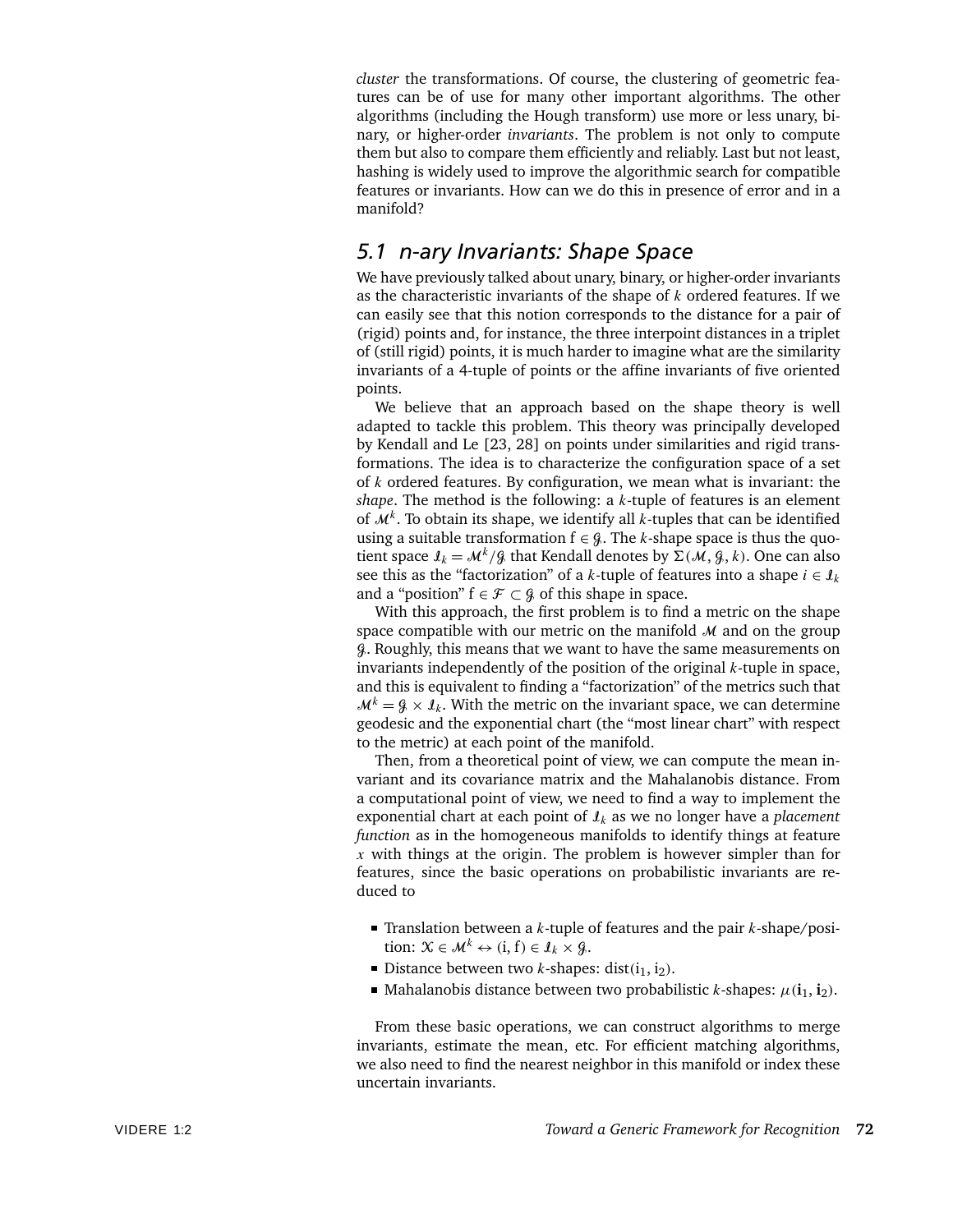## *5.2 Clustering of Uncertain Geometric Features*

We are interested here in the clustering of transformations for the Hough transform. However, since the transformation group is a manifold, a more general problem is the clustering of geometric features on a manifold. The problem is somehow simplified with respect to the standard clustering problem since we have an uncertainty estimation on our features: we know thus the "scale" of the clusters. On the other hand, we generally do not know the number of classes.

It is possible to generalize some classical techniques based on the distance of points (see for instance [9, 22]) by replacing the distance between points with the Mahalanobis distance between uncertain features. On the contrary, space sampling techniques are less likely generalizable since we no longer have a vector space. (See also Section 5.4.)

We have used in [32] a very simple but rough technique: the information (or its opposite value, the entropy) of a random feature **f** is related to the log of the determinant of its covariance matrix. We can thus choose the most informative feature among the set to cluster and iteratively merge the closest feature to the current state estimate (according to the Mahalanobis distance). Each used feature is removed from the set. Once there are no more features to merge, we have obtained one cluster represented by its mean feature and we iterate the clustering stage on the remaining features. In this process, an efficient way of finding the nearest (Mahalanobis) neighbor would be an important improvement for the complexity. A more rigorous algorithm would be to let the different clusters compete with each other and to compute the mean feature of a cluster with a Mahalanobis distance minimization at each step.

#### *5.3 Nearest Neighbor in a Manifold*

This is an old problem and it is well studied on points in computational geometry. The corresponding notion is the *Vorono¨ı diagram*. However, constructing and using this diagram is complex, so most techniques rely on space-partitioning methods such as *k*-D trees [36].

This last technique iteratively subdivides the space along each axis in turn and relies on the equivalence between the Euclidean *L*<sup>2</sup> norm and the  $L_{\infty}$  norm (maximum coordinate) which is separable along the axes. This allows us to give upper and lower bounds on the Euclidean norm with respect to the maximal difference between coordinates. Its generalization to a Riemannian manifold seems difficult since there no longer is a global coordinate system to define a *L*∞ norm and alternate the search along the axes.

The Voronoï diagram can be generalized to a Riemannian manifold, but very little work exists. One can cite [4, chap. 18] for a hyperbolic manifold, but the determination of the diagram relies on the fact that the manifold has a negative curvature and thus there exists a global diffeomorphism with  $\mathbb{R}^n$  (in this case a projection). These kinds of techniques are not applicable to positively curved manifolds such as spheres or projective spaces (which includes 3-D rotations). However, other techniques are possible. Watson developed a method to compute the Voronoï diagram on spheres  $\delta_n$  with their canonical Riemannian metric. Using the very special properties of the exponential charts, we think that it is possible to compute the Voronoï diagram on any homogeneous manifold with an invariant Riemannian metric. However, the efficiency of such a construction for the nearest neighbor problem is not ensured.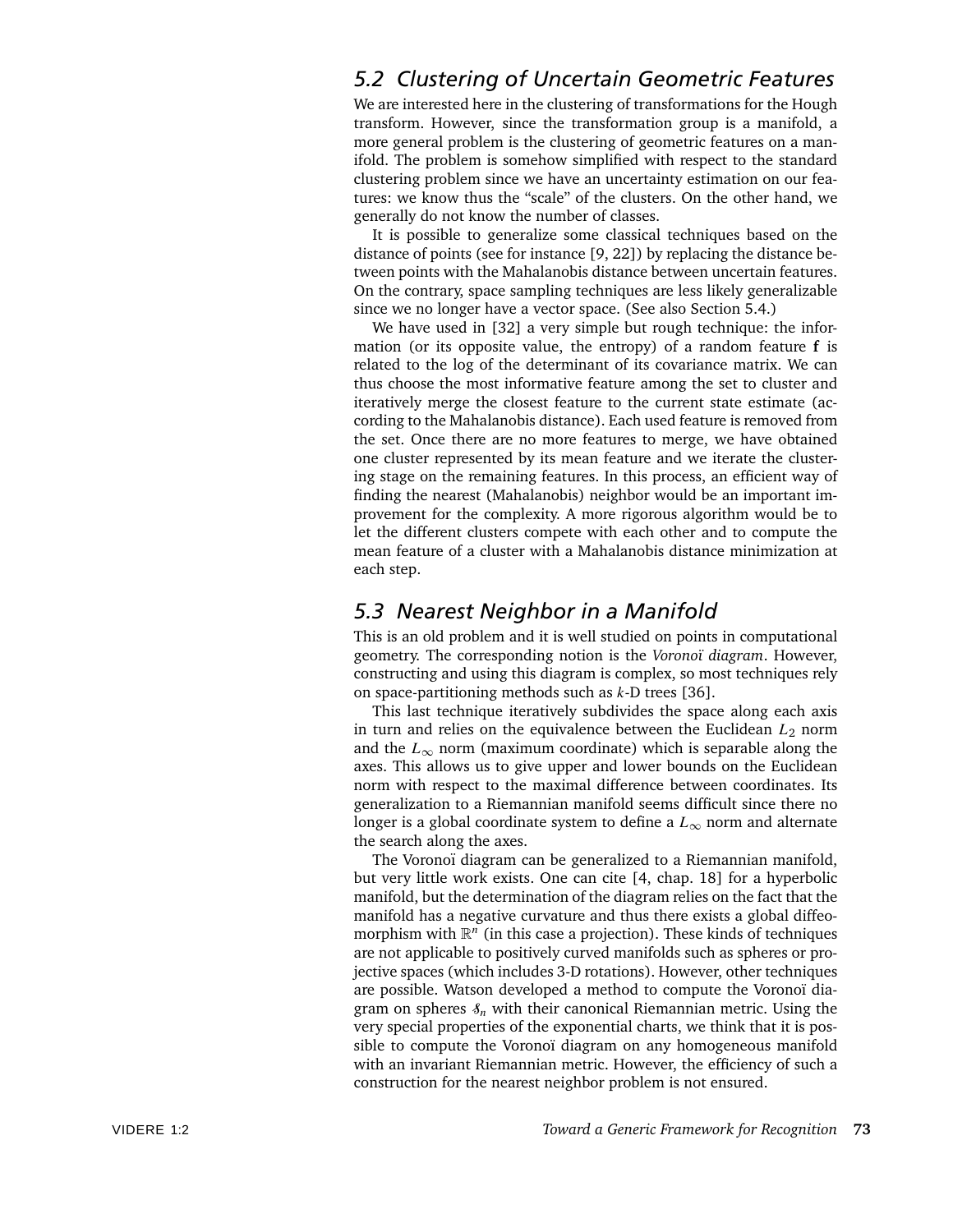Figure 3. Voronoï diagram and dual Delaunay triangulation on the sphere  $s_2$ , generated interactively and in real time with the java applet ModeMap of Dave Watson (*www.iinet.com.au/* ∼*watson/modemap.html*).

View Center  $(+)$ : Lat. = 38 S, Long. = 22 W x  $\frac{Y}{Z}$ DEL **NNC** VOR **DEN** 

Mouse Vector: (0.98355, 0.17859, 0.02707)

Copyright (c) D F Watson 1989, 1994, 1996

To conclude on this problem, we note that none of these techniques can apply for the nearest neighbor according to the Mahalanobis distance. Indeed, they rely on data preprocessing that makes use of the metric, which is only known at query time with the Mahalanobis distance. (It uses the covariance of the query feature.)

#### *5.4 Uncertain Indexing*

In all the algorithms that make use of invariants we have the same problem: how to retrieve efficiently the nearest or compatible invariants among a predefined set. The "brute force" method is to compare our query invariant with all the others, which has a linear complexity with respect to the number *N* of indexed invariants. There is no preprocessing stage, and the memory requirement is also  $O(N)$ . There are basically three techniques to reduce the complexity. We have investigated in Section 5.3 the Voronoï diagram to find the nearest neighbor. We can subdivide the space sampling methods in two: either the sampling depends on the data, as in *k*-D trees, which generally gives a search time of  $O(\log N)$ , or the space is sampled in a fixed way and the contents of a bin can be retrieved in quasi-constant time with a hash table. In this section we focus on this last technique.

In an ideal world with no noise on the data, we just have to determine a space sampling and a hash function that transform the coordinates of a bin into a code. This code indexes (through an array) the list of data having the same code. This hash function should scatter as much as possible the codes to obtain few empty lists and a very short mean list length. (Ideally there should be one and only one data per code.)

The introduction of the error on our invariants raises some problems in this algorithm: we now have to index or retrieve them using an error zone that generally intersects several bins in the sampled space. We have first to determine which bins. Next, all the bins create supplementary entries in the hash table. We will no longer have *N* entries but much more, for instance around 6*N* for the 2-D hash table of Figure 4. It is then important to quantify the mean number of indexed bins per data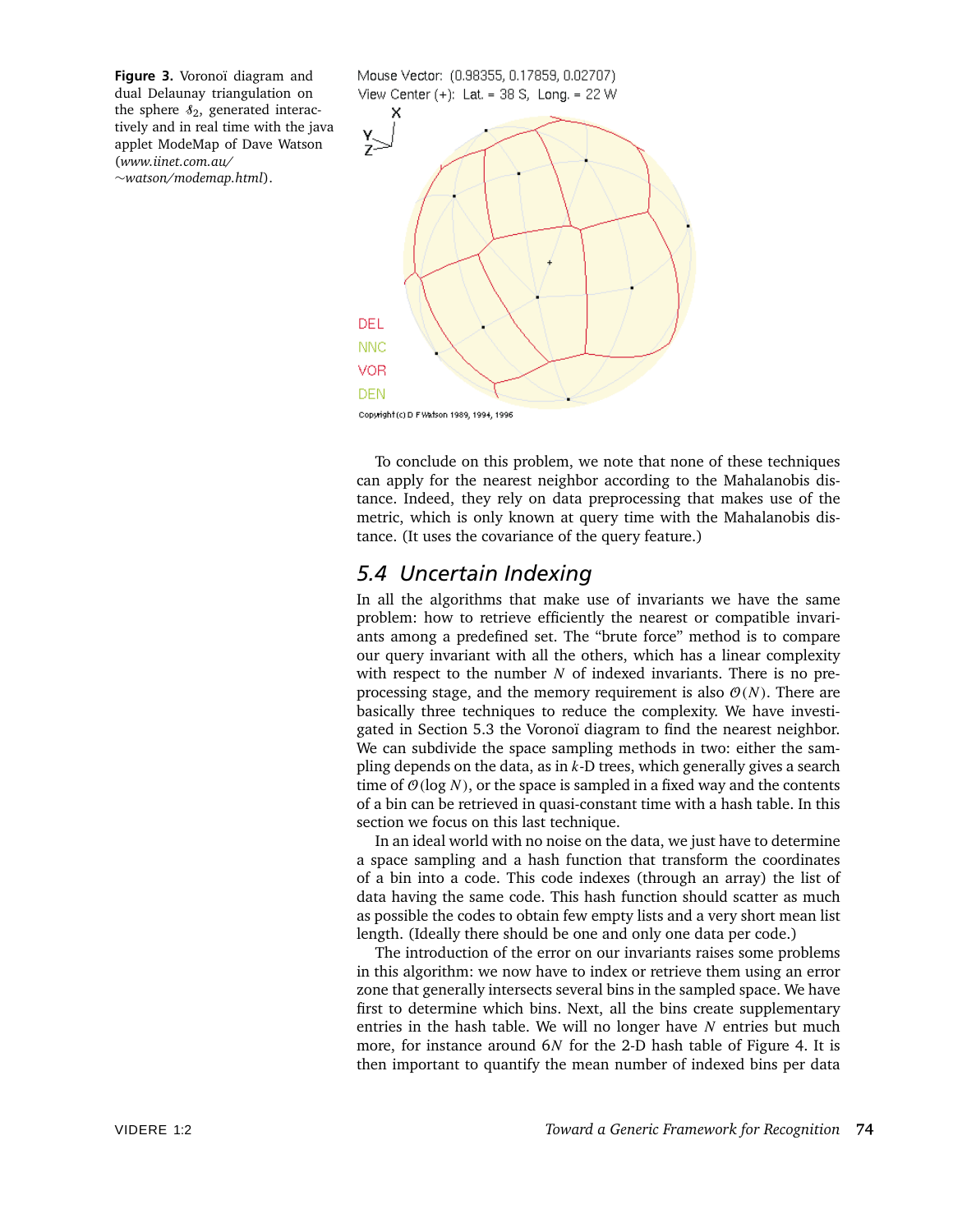**Figure 4.** Multidimensional data hashing with error.



to have an idea of the mean number of objects by index (the mean length of the list of objects for a given code). The real complexity of hashing is proportional to these two factors. Since the hash function can associate the same code to very different locations and the volume of the compatibility zone is smaller than the indexed volume, it is moreover necessary to verify the compatibility of the query feature and those found in the corresponding bins of the hash table.

In [29], we have analyzed the complexity of the different types of hashing used by recognition algorithms on points. Let us index for instance points of R*<sup>d</sup>* with an error zone bounded in norm by *ε* and a Cartesian sampling with width *l* (such as in Figure 5). The mean number of indexed bins by point (i.e., intersecting the error zone) is about  $\bar{n} = (1 + 2 \cdot \varepsilon/l)^d$ . Using this value in a false positives analysis, we concluded that  $l \simeq \varepsilon$  was a good trade-off. Thus, for 3-D points, we have a mean number of nine indexed bins. For a fixed dimension, this is only a constant multiplicative factor in the complexity of the algorithm, but this factor is exponential with respect to the dimension. Hence, for the (rigid) geometric hashing of 3-D points, using the three invariants of the basis (the distance between the three points) and the coordinates of the fourth point in this basis, we index in a 6-D space and we obtain a mean number of index bins per point of 729!

Moreover, even if we assume the same metric error bound on all points, its propagation through the computation of invariants gives a bound that depends on the invariant position, as can be seen in Figure 5. Therefore, an adaptative space sampling is sometimes preferable.

Up to now, we have only raised the problems for the simple invariants of points. If we consider now a frame pair, the associated binary

**Figure 5.** Left: a 512 · 512 (synthetic) 2-D image. The two points used for the basis are shown in bold with their error zone (five pixels). Right: the slice of the hash table corresponding to the measured length of the basis. One can see the sensitivity of the invariant coordinates by comparing the size of the error zones in the image space (left) and in the invariant coordinate space (right).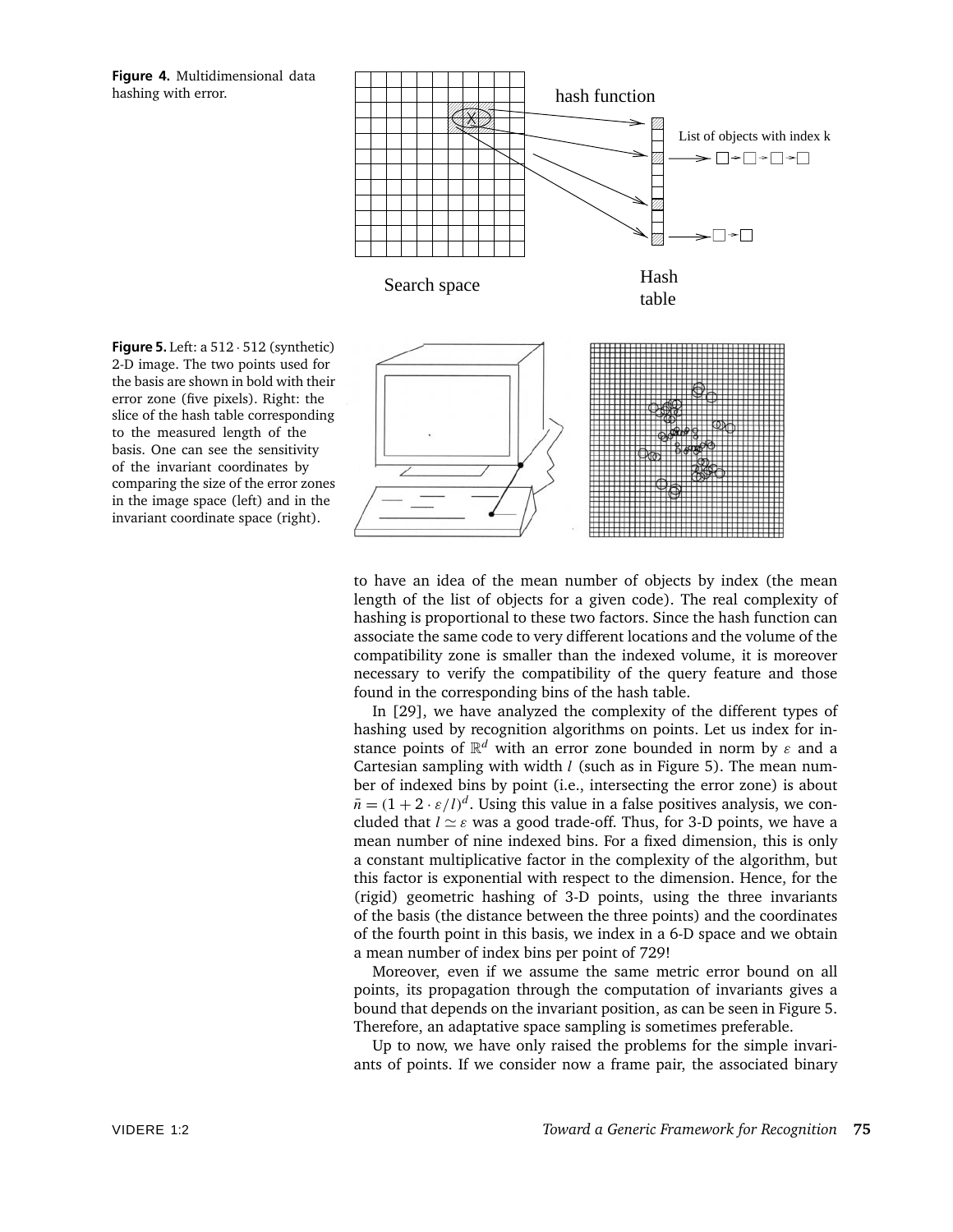invariant is also a frame. (It is in fact the rigid transformation from one frame to the other expressed in one of the frames.) The invariant space is this time  $\delta O_3 \times \mathbb{R}^3$  and no longer  $\mathbb{R}^d$ . The first question is how to sample regularly a space closing on itself such as the sphere or the set of rotations  $8\mathcal{O}_3$ . This problem is linked to the way we compute the intersection of the error zone with the bins, which has to be very efficient for the hashing to remain interesting.

The adaptation of hashing techniques to uncertain geometric features and invariants is thus a difficult problem, and, unless new techniques were to be designed, the speedup they were used for is not always conserved. Efficient searching for compatible features or invariants is, however, a crucial problem for the efficiency of recognition algorithms based on geometric features.

#### **6 Performance Analysis: False Positives**

With the correct handling of measurement errors, we have ensured the correctness of our recognition algorithms: there will be no (or very few) false negatives. On the other hand, we now have a larger probability of *false positives* (or phantom recognition). Indeed, using an error zone instead of a unique feature allows us to match features that fall by chance in this area, and, when this probability is sufficiently high, individual false matches can combine themselves (conspiracy) to produce an important matching score. We then will estimate that we have recognized an object that is not present.

There are two principal sources of false positives. The first one is that we are looking for a local consistency that can be insufficiently constrained. For instance, this is the case when we use only unary and binary invariants to predict global matches. A verification step is thus needed to insure the global consistency of the matches. This verification step can moreover improve the registration accuracy and rule out outliers. Since this step can be computationally expensive, we should limit the number of false positives as much as possible.

The second source of false positives is less obvious and comes from the simple modeling of the image (or the data) by features. Some important information can be dismissed in this process, and we can end up with a correct recognition from a feature point of view (a globally consistent matching) that is incorrect from the image or data point of view. This problem is inherent to the ascendent organization of information in image processing but can be minimized by using more-adapted and more-informative features. For instance, we will see in Section 6.2 that adding trihedra to 3-D points to form frames allows us to get rid of more than 80% of the individual false matches even with a very noisy trihedron (a standard deviation of 90◦!). In real applications (registration of medical images from "extremal points" [34]), the standard deviation of the trihedron is about 10◦, and the probability of false positives using frames drops off drastically with respect to points (Figure 7). In other experiments in molecular biology [32], we observed that using frames instead of points could rule out some biologically nonsensible matches.

In the following, we present a new method to analyze the probability of false positives for some matching methods. Then, we tackle a more general problem: the computation of the *intrinsic* complexity of the recognition problem, independently of the method used.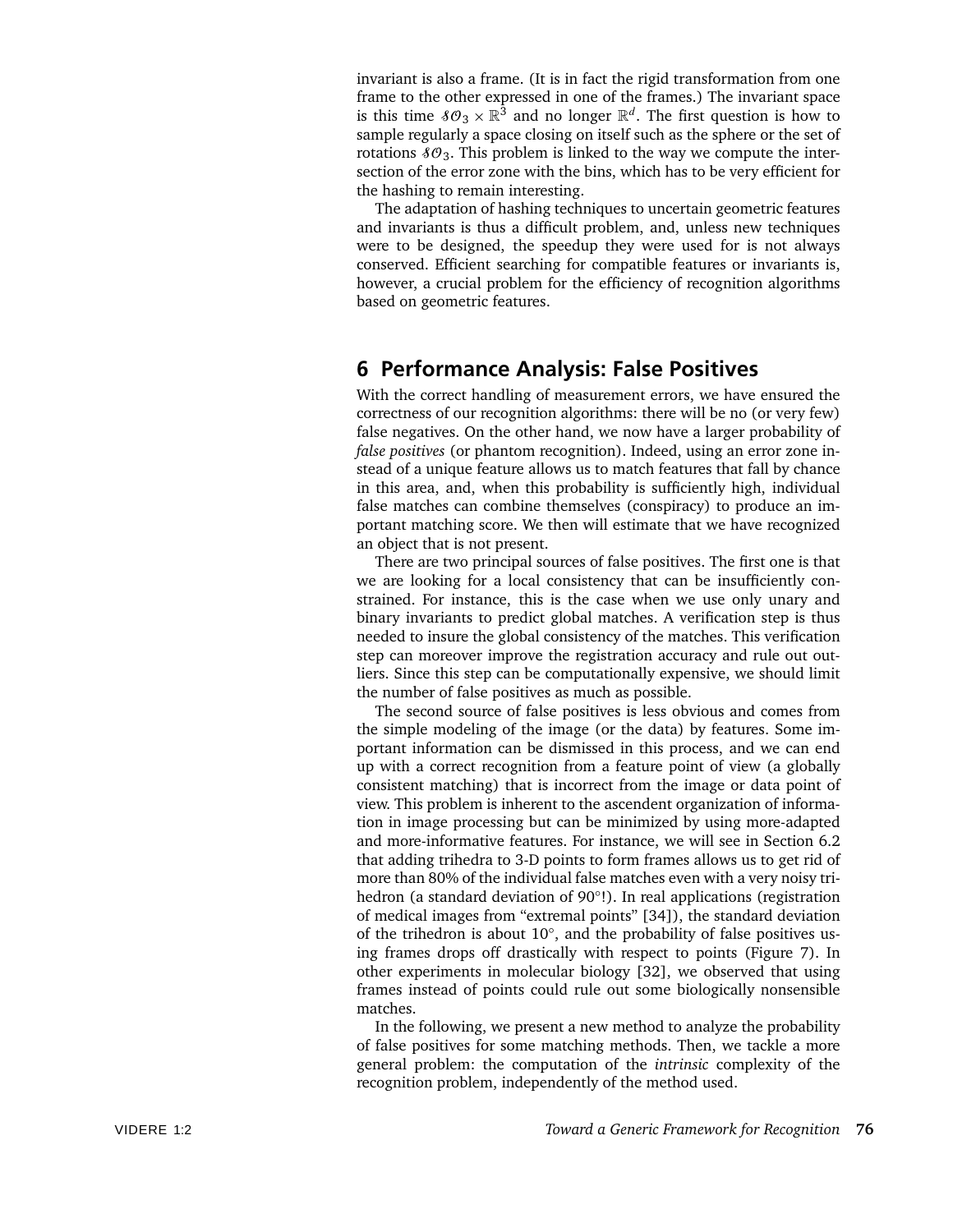#### *6.1 Problem Formulation*

The probability of obtaining a false positive has been mainly studied in [15, 16, 27, 17] for recognition problems from a library of exact models based on points and lines. Here, we still consider that the model is exact but based on *m* geometric feature instead of points. The scene consists of *n* noisy features. In the model and in the scene, *τ* features are in the same configuration (up the noise). The  $(m - \tau)$  and  $(n - \tau)$  other features are supposed to be randomly distributed in the model image  $\mathcal{I}_m$  and the scene image  $I_s$ . In fact, if the meaning of this sentence is quite clear for points, it needs to be detailed for features. By "image," we mean the set of possible measurements of our features in the real image. For instance in a 3-D image, the position of a frame is constrained to be in the image volume  $U \subset \mathbb{R}^3$  but the trihedron part could be anything. Thus, the image (from a frame point of view) is  $\mathbf{I} = \mathbf{SO}_3 \times \mathbf{U} \subset \mathbf{M}$ . The random distribution of features in an "image"  $\ell$  is of course the uniform (i.e., invariant) distribution on this set.

To compute the false positives probability, we also need some hypotheses about the matching criterion. Here, we use one of the simplest: the criterion is the number of matches. A set of matches is accepted if its score after verification is greater than a given threshold. The matching algorithms being modified in the previous section not to miss a match, we can take *τ* for this threshold.

## *6.2 Selectivity: Probability of a (Single) False Match*

Let f be a hypothesized transformation from the model to the scene: the exact feature x is matched with the random one **y** if the transformed feature f  $\star$  x is in the error zone  $Z(y)$ . This error zone can be based on a truncated probabilistic model (Equation 4) or on a bounded error model (Equation 5).

We call *selectivity* the probability of accepting this match if one of the features is an outlier (its position is random and uniform in the image). By symmetry, we assume that feature x is the outlier. Then, the probability of a false match is the conditional probability:

$$
P(\mathbf{f} \star \mathbf{x} \leftrightarrow \mathbf{y}) = P((\mathbf{f} \star \mathbf{x}) \in \mathcal{Z}(\mathbf{y}) | \mathbf{x} \in \mathcal{I}_m).
$$

The uniform distribution on the set  $I_m$  is given by the invariant measure *d*M on the feature manifold (see [33] for a discussion), normalized by the volume of the set  $V(l_m) = \int_{l_m} dM$ . Thus, the selectivity is

$$
P(\mathbf{f} \star \mathbf{x} \leftrightarrow \mathbf{y}) = \int_{(\mathbf{f} \star \mathbf{I}_m) \cap \mathbf{Z}(\mathbf{y})} \frac{d\mathcal{M}}{\mathcal{V}(\mathbf{I}_m)} = \frac{\mathcal{V}\left((\mathbf{f} \star \mathbf{I}_m) \cap \mathbf{Z}(\mathbf{y})\right)}{\mathcal{V}(\mathbf{I}_m)}.
$$

If the volume  $V(Z(y))$  of the error zone is small with respect to the image volume  $V(\mathcal{I}_m)$ , we can consider that the transformed image  $f(\mathcal{I}_m)$  either contains the whole error zone or does not intersect it at all. This allows us to approximate the above probability by

$$
P(\mathbf{f} \star \mathbf{x} \leftrightarrow \mathbf{y}) = \varepsilon \frac{\mathcal{V}\left(\mathcal{Z}(\mathbf{y})\right)}{\mathcal{V}\left(\mathbf{f}_m\right)} \quad \text{where } \begin{cases} \varepsilon = 1 & \text{if } \mathbf{f}^{\left(-1\right)} \star \overline{\mathbf{y}} \in \mathbf{f}_m \\ \varepsilon = 0 & \text{otherwise.} \end{cases}
$$

A desirable property for our "error volume"  $Z(y)$  is to be comparable at every point since we usually fix the same bound for error on all the points. This means that, for any feature  $y'$ , there exists a transformation f such that  $y' = f \star y$  and  $Z(y') = f \star \tilde{Z}(y)$ . The error volume is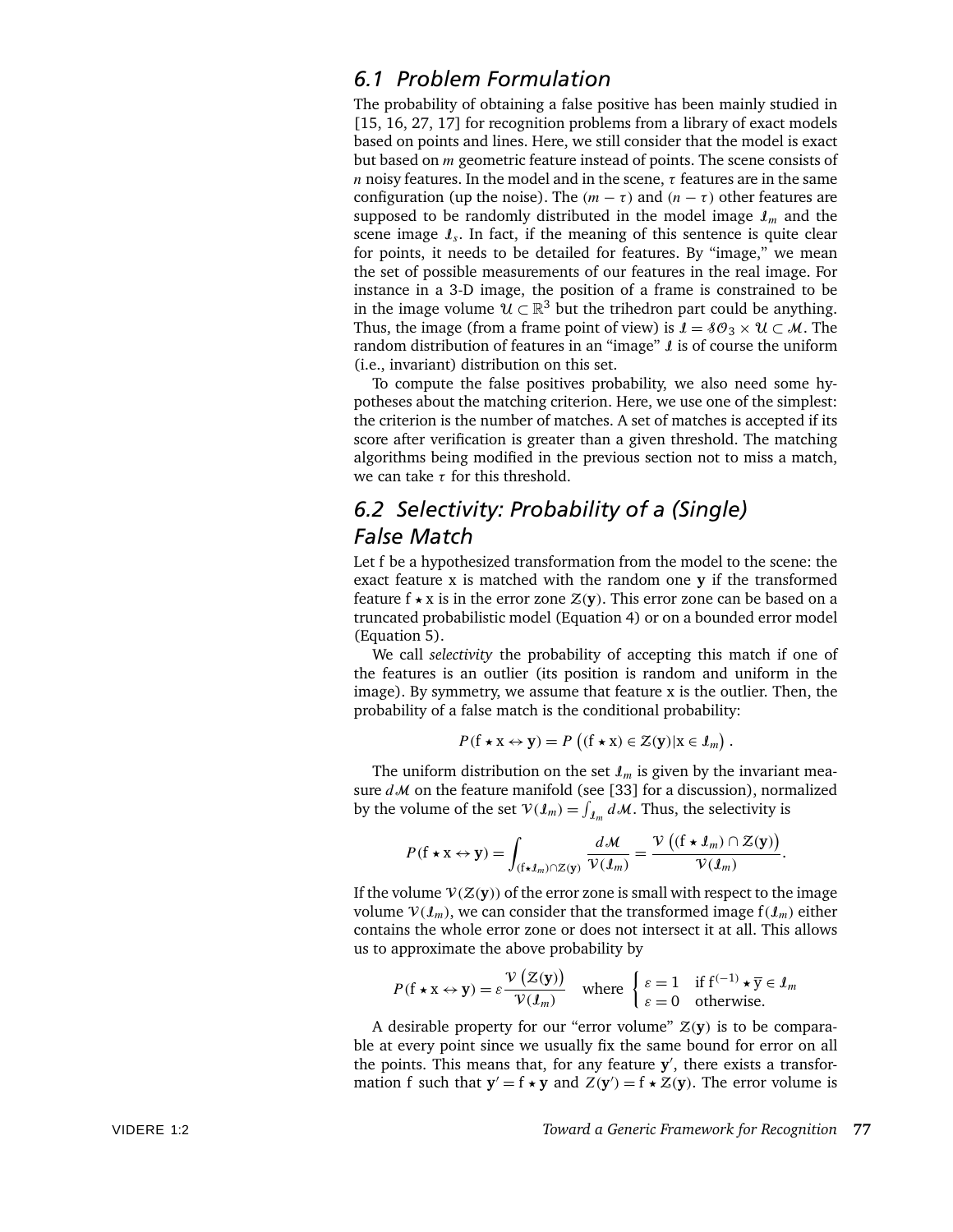said to be homogeneous. A stronger hypothesis is that for every transformation f, the error volume on the transformed point is the transformation of the error volume:  $Z(f \star y) = f \star Z(y)$ . The volume is said to be isotropic in this case, and is completely determined by its shape around the origin. (See [35] for an analysis of noise models.) In both cases (homogeneity and isotropy), the volume of the error volume is invariant and can be computed at the origin. In the case of a homogeneous probabilistic model, it depends only on the covariance at the origin  $\Sigma = J(f_v)^{(-1)} \cdot \Sigma_{vv} \cdot J(f_v)^{-T}$ .

$$
\mathcal{V}\left(\mathcal{Z}_{\nu}(\mathbf{y})\right)=\mathcal{V}_0=\int_{\vec{\mathbf{x}}^{\mathrm{T}}\cdot\Sigma\cdot\vec{\mathbf{x}}\leq \nu^2}d\mathcal{M}(\vec{\mathbf{x}}).
$$

**Example with frames** To keep this example as simple as possible, we consider here a bounded error model on the position and a separated one on the orientation. Thus, two frames are matched if the distance between their points is less than a threshold  $d_0$  and if the rotation needed to adjust their trihedra has an angle less than a threshold  $\theta_0$ (this angle is  $\theta = ||r_x^{(-1)} \circ r_y||$ ). This error zone is isotropic. The volume is thus invariant and we can compute it at the origin: a frame  $f = (r, t)$ is in the error volume  $Z(Id)$  if  $\theta = ||r|| < \theta_0$  and  $||t|| < d_0$ . Using the invariant measure on rigid transformations  $d\mathcal{M}(r, t) = \frac{\sin^2(\|r\|/2)}{\|r\|^2} dr dt$ , we can compute the volume of the error zone:

$$
\mathcal{V}_0 = \int_{\theta < \theta_0} \int_{\|t\| < d_0} d\mathcal{M}(r, t) = \left( \int_{\theta < \theta_0} \frac{\sin^2(\theta/2)}{\theta^2} \, dr \right) \cdot \left( \int_{\|t\| < d_0} \, dt \right)
$$
\n
$$
\mathcal{V}_0 = \left[ 2\pi (\theta_0 - \sin(\theta_0)) \right] \cdot \left[ \frac{4\pi}{3} d_0^3 \right].
$$

If we assume a cubic image of side *l* (256 for instance), this gives a Euclidean volume  $V_I = l^3$  for points in which trihedra are not constrained: the rotation volume is  $2\pi^2$ . Finally, we obtain the basic probability of false match:

$$
P(f \star x \leftrightarrow y) = \varepsilon \cdot \eta
$$
 with  $\eta = \left(\frac{\theta_0 - \sin \theta_0}{\pi}\right) \frac{4}{3} \left(\frac{d_0}{l}\right)^3$ .

We have isolated in the first term the probability of false match due to the trihedra only, which reflects the gain in selectivity when using frames instead of points. This function is plotted in Figure 6 and shows very interesting results: even for a bound of  $\theta_0 = \pi/2 = 90$  deg, more than 80% of the random matches are rejected. For a more realistic bound of  $\theta_0 = \pi/10 = 18$  deg, the probability of a false match drops to 0.0016: we would have to divide the bound on the position by 10 to obtain an equivalent selectivity using points only.

We will see in the rest of this section that it is sometimes useful to assume that the image is spherical, for instance with a diameter  $d =$  $\sqrt{3} \cdot l$ . The volume of the (frame) image in this case is  $V = 4 \cdot \pi$ .  $(d/2)^3/3$  and the selectivity becomes:

$$
\eta = \left(\frac{\theta_0 - \sin \theta_0}{\pi}\right) \left(\frac{2 \cdot d_0}{d}\right)^3.
$$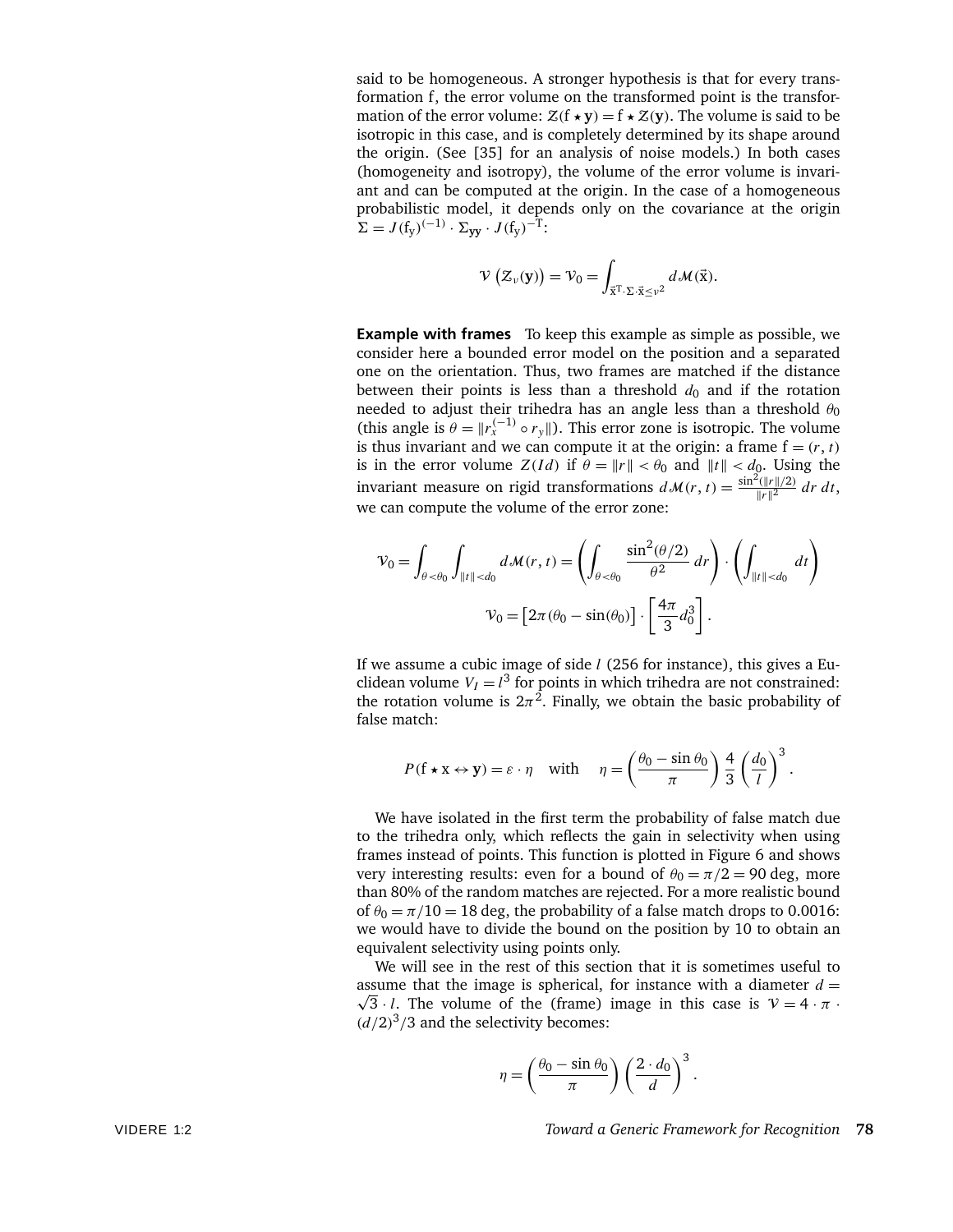**Figure 6.** Basic probability of a false match for trihedra with a bound on the angle for the adjustment rotation of theta. Since the formula of the selectivity is multiplicative for frames, this curve is also the gain in selectivity when using frames instead of just points (the ratio of the selectivity of frames over the one of



## *6.3 Proportion of False Positives (Hough and Alignment)*

In this section, we investigate some basic false positives analysis for the Hough transform and the alignment algorithm. Since many variants of these algorithms exist, the purpose is not to give a precise number of false positives but to explain with practical examples what techniques can be used. These techniques will be generalized in the next section to the analysis of the *intrinsic* number of false positives, independently of the algorithm used.

## 6.3.1 Probability of Choosing a "Correct Basis" in the Model

For the Hough transform and the alignment method, we begin by finding the possible matches of *k* features (*k* being the minimal number of matches to determine uniquely a transformation). By reference to the alignment algorithm, we call it a *hypothesis*. A hypothesis is correct if the *k* matches are all correct. One false match is sufficient to give an incorrect transformation.

There are  $A_k^m = \binom{m}{k} \cdot k!$  possible sets of *k* ordinated features in the model, but only  $A_k^{\tau}$  are correct. Thus, the probability of choosing an incorrect "basis" is (with an approximation for  $k \ll \tau$ ):

$$
p_{(m,k)}=1-\frac{A_k^{\tau}}{A_k^m}=1-\frac{\tau!\cdot(m-k)!}{m!\cdot(\tau-k!)}\simeq 1-\left(\frac{\tau}{m}\right)^k.
$$

## 6.3.2 Number of "Compatible Bases" in the Scene

Assume that we have chosen a basis in the model. A scene basis is compatible if there exists a transformation f that superimposes the *k* model basis features with the *k* scene basis features.

Let us investigate the case of a fixed (or known) transformation f. Assuming that the distribution of scene features is uniform, the probability that no features fall in one of the error zones of the transformed model basis is  $(1 - \varepsilon \cdot \eta)^n$ . Thus, the probability of finding at least one match in the scene for each model basis feature (under the transformation f) is

$$
p_k(f) = \prod_{i=1}^k (1 - (1 - \varepsilon_i \cdot \eta)^n) \quad \text{with} \quad \varepsilon_i = \begin{cases} 1 & \text{if } f \star x_i \in \mathcal{I}_s \\ 0 & \text{otherwise.} \end{cases}
$$

Now, we just have to integrate over all possible transformations to obtain the mean number of compatible bases in the scene. We note that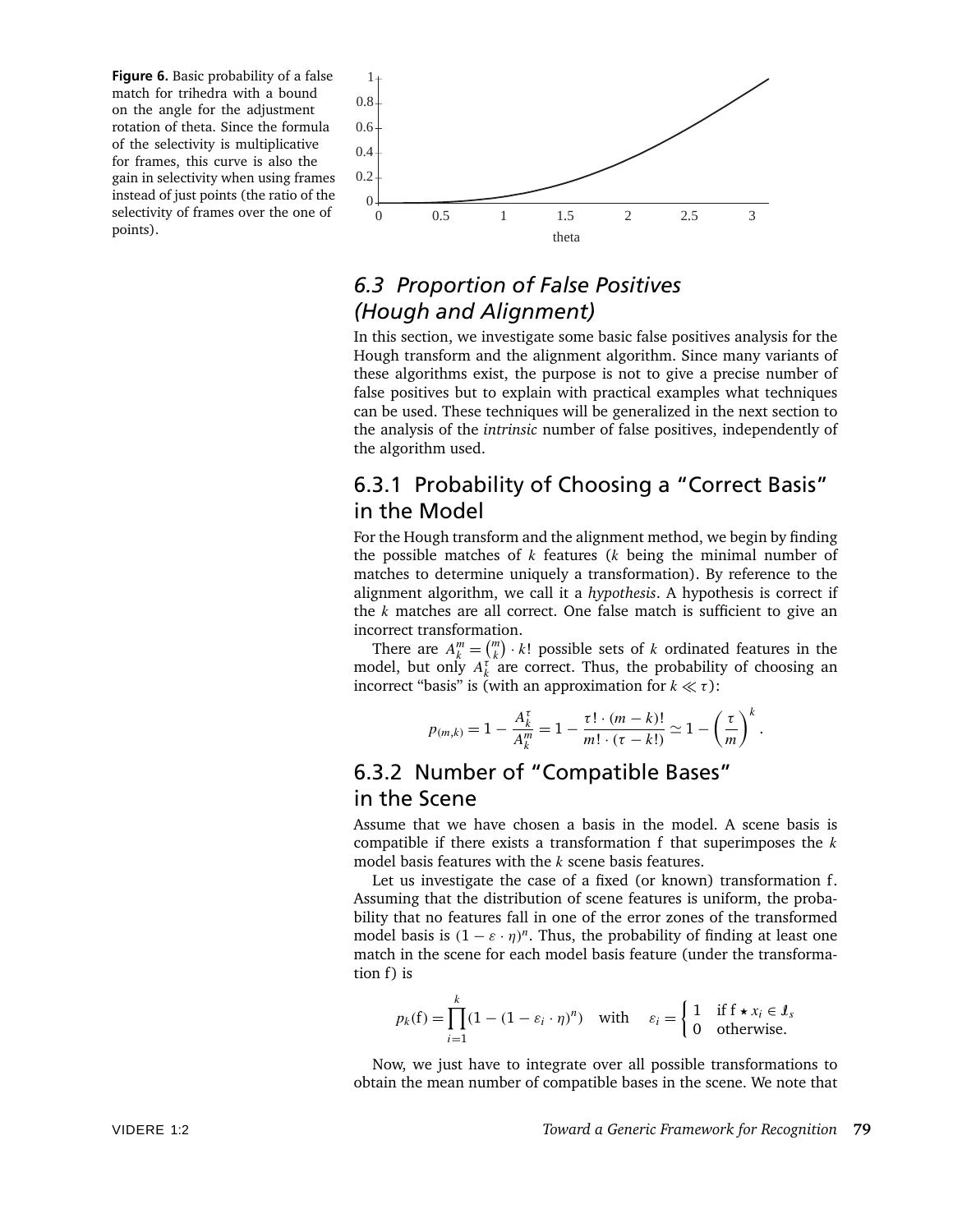the expression above is null if one of the  $\varepsilon_i$  is null. Thus, we can rewrite it as  $p_k(f) = (1 - (1 - \eta)^n) \prod_{i=1}^k \varepsilon_i$  and the integral becomes:

$$
P_k = \int_{f \in \mathcal{G}} p_k(f) \cdot d\mathcal{G} = (1 - (1 - \eta)^n)^k \cdot \int_{f \in \mathcal{G}} \prod_{i=1}^k \varepsilon_i(f) \cdot d\mathcal{G}.
$$

An upper bound of the value of the right term *α* is obtained by only asking for the intersection of the images:

$$
\prod_{i=1}^k \varepsilon_i(f) = 1 \qquad \Longrightarrow \qquad f \star \mathcal{L}_m \cap \mathcal{L}_s \neq \emptyset.
$$

In the case of 3-D rigid transformations, we can obtain a rough estimation of this bound as follows: let *d* be the image diameter (for instance  $d = \sqrt{3} \cdot l$  for a cubic image of side *l*). Assuming the images are spherical, and taking the origin at the center, we can make any rotation followed by any translation of length less than *d* and the images still intersect. On the other hand, any translation of length greater than *d* separates the two images. Thus, we can bound our integral by

$$
\alpha \le 2 \cdot \pi^2 \cdot \int_{\|t\| < d} dt = \frac{8}{3} \cdot \pi^3 \cdot d^3 = \frac{(2 \cdot \pi \cdot d)^3}{3} = (2 \cdot \pi \cdot l)^3.
$$

Thus, given a model basis, the mean number (nonnormalized probability) of corresponding bases in the scene image is

$$
P_k = \alpha \cdot (1 - (1 - \eta)^n)^k = \alpha \cdot (n \cdot \eta)^k \quad \text{with } \alpha \leq \frac{(2 \cdot \pi \cdot d)^3}{3}.
$$

## 6.3.3 Hough Transform: Proportion of False Transformations

Ideally, we should compute the mean number of true and false hypotheses in each bin of the transformation space. To simplify the problem, we just compute the percentage of good hypotheses. Roughly, this amounts to assuming a uniform distribution of both good and false hypotheses in the transformation space.

We have  $A_k^{\tau}$  correct hypotheses. But for each (correct or incorrect) model base, we find a mean number of  $P_k$  false hypotheses, which give  $P_k \cdot A_k^m$  false hypotheses. Thus, the proportion of false transformations in the accumulator is

$$
P_{Hough} = \frac{P_k \cdot A_k^m}{A_k^{\tau} + P_k \cdot A_k^m}
$$
  
=  $\left(1 + \frac{A_k^{\tau}}{P_k \cdot A_k^m}\right)^{(-1)} \simeq \left(1 + \frac{1}{\alpha} \left(\frac{\tau}{\eta \cdot m \cdot n}\right)^k\right)^{(-1)}.$ 

#### 6.3.4 Probability of Accepting a Verification

For the alignment algorithm, we have to verify each hypothesis. Given a hypothesis, *k* features are already used to constitute the scene basis. Thus, there are  $n - k$  error zones in the scene. The probability that one of the  $m - k$  model features avoids all the error zones is  $(1 - \eta)^{n-k}$ . Thus, the probability that it falls in at least one the error zone is

$$
p = 1 - (1 - \eta)^{n-k} \simeq (n - k) \cdot \eta.
$$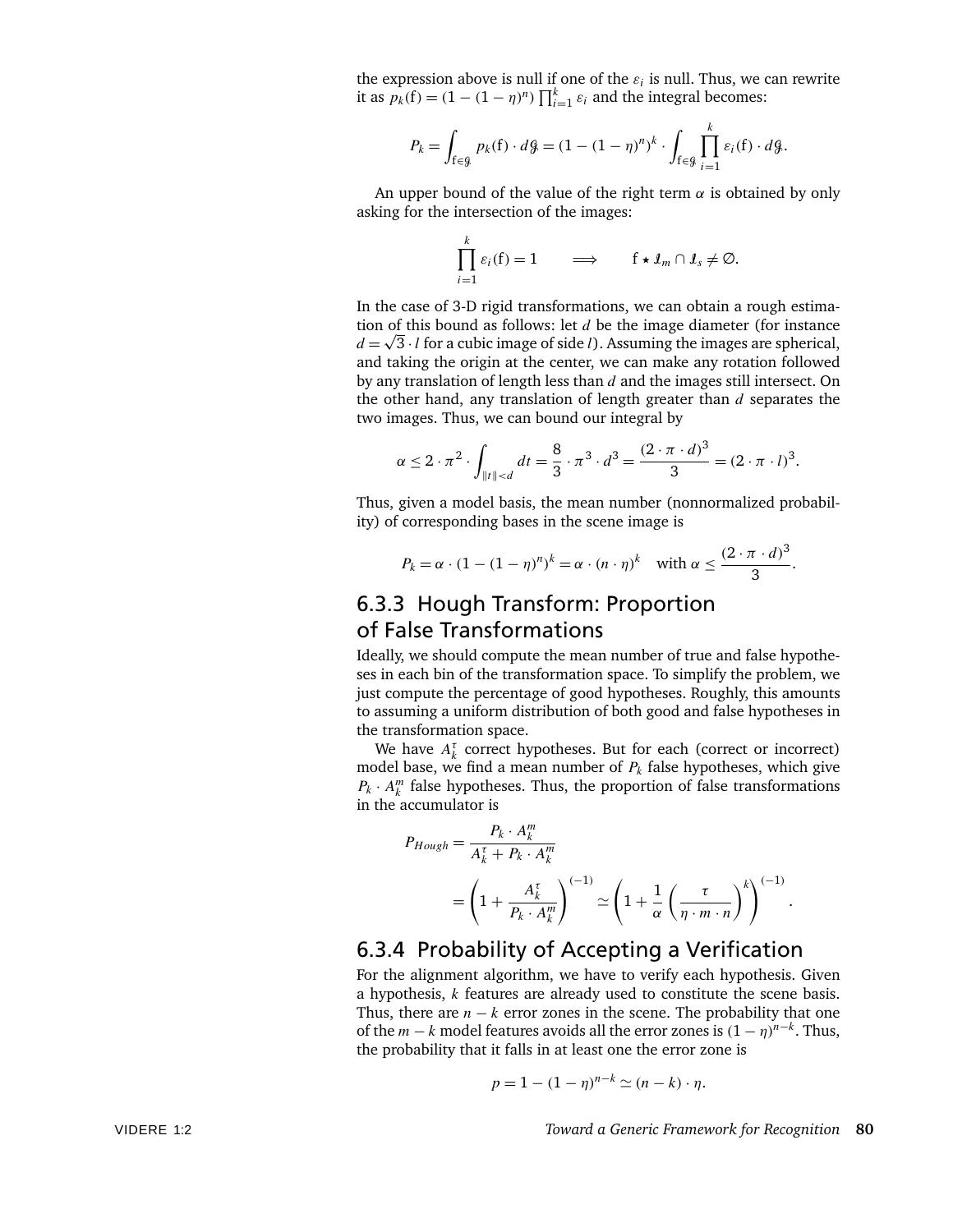The probability to match exactly *j* features among the  $m - k$  model features is the binomial

$$
B_{(m-k,p)}(j) = {m-k \choose j} p^{j} (1-p)^{m-k-j}.
$$

Thus, the probability of accepting a hypothesis is the sum of the probabilities to have more than *τ* matches:

$$
q = \sum_{j \ge \tau} B_{(m-k,p)}(j) = 1 - \sum_{j=0}^{\tau} {m-k \choose j} p^j (1-p)^{m-k-j}
$$
  
=  $I_p(\tau + 1, m - \tau)$ ,

where  $I_p(a, b)$  is the normalized incomplete Beta function.

Assuming that  $p \ll 1$ , we can approximate the binomial  $B_{(m-k,p)}$  by the Poisson distribution of parameter  $\lambda = (m - k) \cdot p$ :

$$
q \simeq 1 - e^{-\lambda} \sum_{j=0}^{\tau} \frac{\lambda^j}{j!} \quad \text{with} \quad \lambda \simeq (n-k) \cdot (m-k) \cdot \eta.
$$

#### 6.3.5 Alignment: Proportion of False Positives

We have  $A_k^m$  possible bases in the model, and a mean number of  $P_k$ false hypotheses for each one, each hypothesis being accepted with a probability *q*. Thus, we accept a mean number of  $A_k^m \cdot P_k \cdot q$  incorrect matchings. We also have  $A_k^{\tau}$  correct hypotheses that will give correct matchings. Thus, the proportion of false positives is

$$
P_{align} = \frac{q \cdot P_k \cdot A_k^m}{A_k^{\tau} + q \cdot P_k \cdot A_k^m}
$$
  
= 
$$
\left(1 + \frac{A_k^{\tau}}{q \cdot P_k \cdot A_k^m}\right)^{(-1)} \simeq \left(1 + \frac{1}{\alpha \cdot q} \left(\frac{\tau}{\eta \cdot m \cdot n}\right)\right)^{(-1)}.
$$

The probability *q* can be directly interpreted as the filtering ratio of the verification step.

#### *6.4* Intrinsic *Probability of False Positives*

In the previous section, we try to characterize the way two algorithms act by propagating step by step the probability of incorrect matches. One can also ask for the *intrinsic* probability of false positives, independently of the algorithm used: what is the probability to obtain a score *τ* if the model and the scene are in fact constituted of *m* and *n* features randomly (uniformly) distributed in the images?

In fact, we have developed in the previous section the basic tools to answer this question. Indeed, finding *τ* matches means that there exists a transformation f such that *τ* model features fall in the error zones of the scene features. Thus, we just have to compute the probability of obtaining *τ* matches for a given transformation, and then integrate this probability for all possible transformations.

We have *n* error zones in the scene. Given a transformation f, the probability for one model feature to fall in at least one of these zones is  $p \simeq \eta \cdot n$ . Thus, the probability that exactly *j* of the *m* model features fall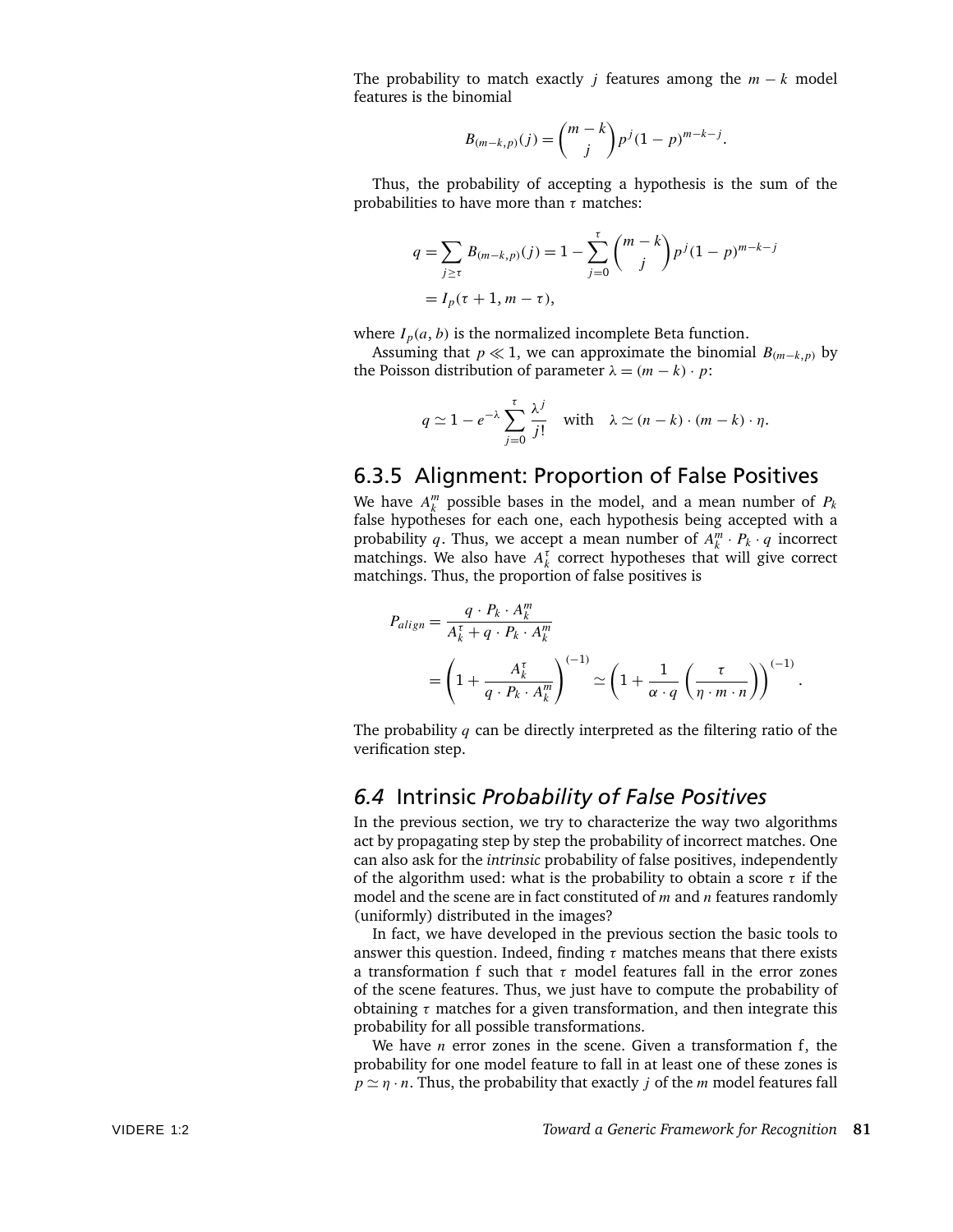**Figure 7.** Qualitative estimation of the number of false positives involving at least *x* matches in MR images of 2,500 features. Comparison between frames and points: we need roughly five times more point matches than frame matches to obtain the same probability (10 frames and 56 point matches for a probability of 10<sup>−</sup>10). The actual match found involves about 500 features, and its probability of being a false positive is thus practically zero.



in a scene error zone is the binomial  $B_{(m,p)}(j)$ . Therefore, the probability of matching at least *τ* of them is

$$
q = \sum_{j \ge \tau} B_{(m,p)}(j) = I_p(\tau + 1, m) \simeq 1 - e^{-\lambda} \sum_{j=0}^{\tau} \frac{\lambda^j}{j!},
$$
  
with  $\lambda = m \cdot p = n \cdot m \cdot \eta$ .

To obtain the mean number of false positives, we just have to integrate over all possible transformations, which amounts to multiplying it by *α*. Finally, with our spherical image of diameter *d*, the probability of matching *τ* features among *m* and *n* random features is

$$
\Phi = \alpha \cdot q \simeq \frac{(2 \cdot \pi \cdot d)^3}{3} \cdot \left(1 - e^{-\lambda} \sum_{j=0}^{\tau} \frac{\lambda^j}{j!} \right) \quad \text{with} \quad \lambda = n \cdot m \cdot \eta. (6)
$$

This equation is valid only when  $\lambda = n \cdot m \cdot \eta \ll 1$ . Moreover, as our analysis is very qualitative, we can trust it only for very small values. However, notice that the influence of the integration over admissible transformations on the number of false positives is linear. This is to be compared with the exponential influence of the selectivity *η* in the accepting probability *q*. Hence, the estimation of  $\alpha$  does not need to be really accurate (or could be adjusted a posteriori from experiments). This effect is visible in Figure 7: the difference in selectivity between points and frames induces very different false positives probabilities, whereas a variation on *α* would produce only a small vertical shift of the curves in logarithmic scale.

## 6.4.1 Application Example in Medical Imaging

In the case of the MR images of the associated demo, the volume images are 256 · 256 · 165 mm and we typically extract 2,500 extremal points (modeled by semi-oriented frames). Among them, about 500 are matched in a registration.

**Frame selectivity** Combining the error on the model and on the scene features, we obtain a roughly diagonal covariance matrix: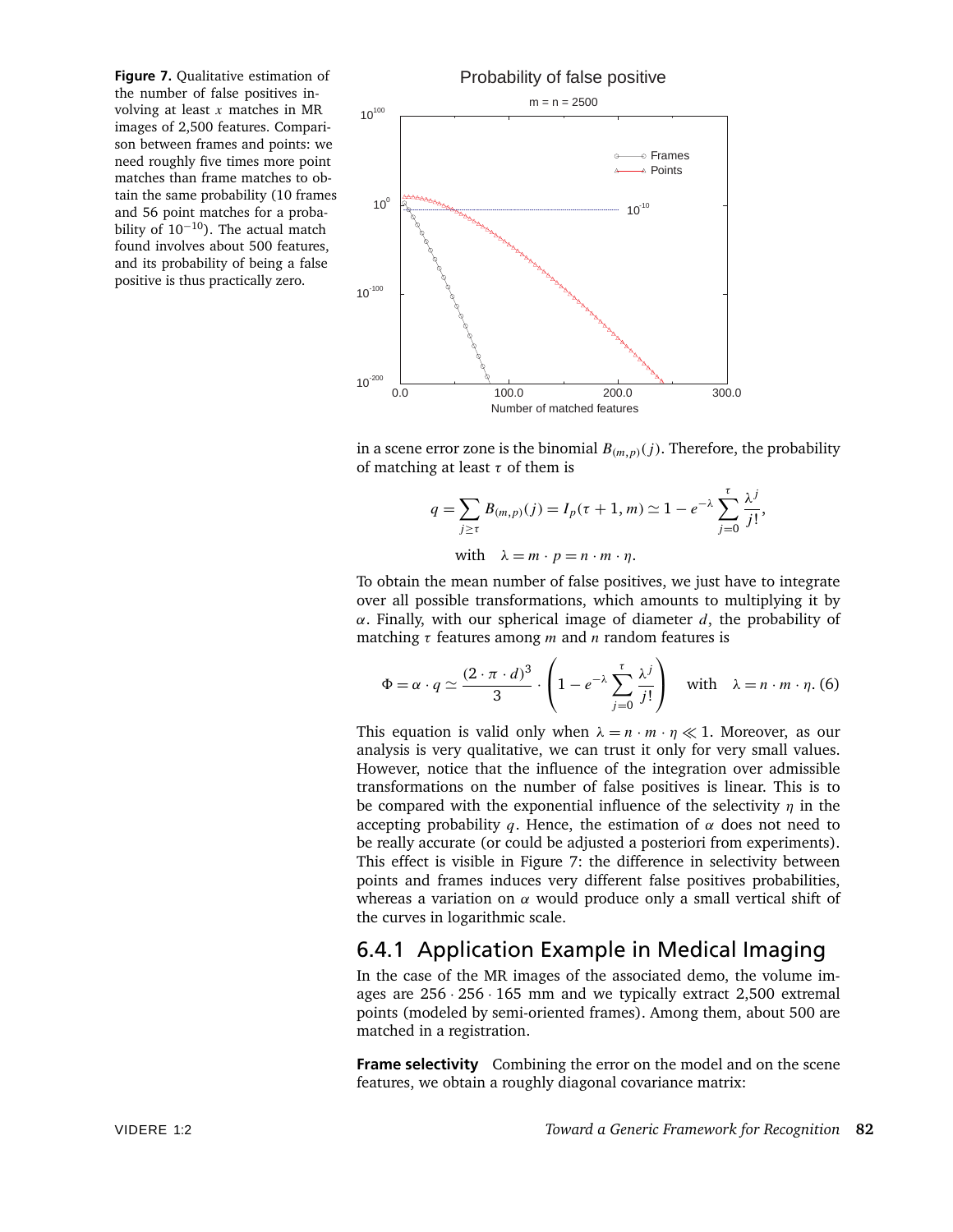On such a small error zone, we can approximate the invariant measure on frames by the Lebesgue measure:

$$
\frac{\sin^2(\theta/2)}{\theta^2} \cdot d\theta \cdot dt \simeq (1 + O(\theta^2)) \cdot \frac{d\theta \cdot dt}{4}.
$$

Thus, the volume of the error zone defined by a  $\chi^2$  limit of  $v^2$  is

$$
\mathcal{V}_0 = \int_{x^{\mathrm{T}} \cdot \Sigma^{(-1)} \cdot x \leq v^2} \frac{dx}{4}.
$$

To compute this integral, we make the change of variable  $x = v \cdot \Lambda \cdot y$ , where  $\Lambda$  is a square root of  $\Sigma$ . We get

$$
\mathcal{V}_0 = \frac{1}{4} \cdot \int_{y^{\mathrm{T}} \cdot y < 1} v^6 \cdot |\ \det(\Lambda)| \cdot dy = v^6 \cdot \sqrt{\det(\Sigma)} \cdot \frac{\pi^3}{6} \cdot \frac{1}{4}.
$$

For a  $\chi^2$  bound of  $v^2 = 16$ , this gives  $V_0 \simeq 1.56$ .

The total volume of the image is  $256 \cdot 256 \cdot 165 = 1.0810^7$  for the frame position and  $\int_{\Vert r \Vert \leq π}$  $\frac{\sin^2(\|r\|/2)}{\|r\|^2} \cdot dr = 2 \cdot \pi^2$  for the frame trihedron. In fact, extremal points are modeled using semi-oriented frames, and we have to divide this volume by 2. Thus the image volume is

$$
\mathcal{V}(\ell) = 256 \cdot 256 \cdot 165 \cdot \pi^2 = 1.067 \; 10^8
$$

Thus, the selectivity is:  $\eta = \frac{v_0}{v(t)} = 1.46 \times 10^{-8}$ .

Point selectivity In the case of points, the noise model becomes isotropic with a standard deviation  $\sigma = 0.50$ . We use a 3-D  $\chi^2$  of  $v^2 = 6$ . The volume of the error zone is now  $V_0 = v^3 \cdot \sigma^3 \cdot \frac{4}{3} \cdot \pi \approx 21.7$ , and the image volume is  $V(1) = 1.08 \times 10^7$ . Thus, we obtain a selectivity of  $\eta_{pt}$  = 2.01 × 10<sup>-6</sup>. This is a loss of two orders of magnitude with respect to frames!

**Probability of false positives** To obtain an upper bound on the number of false positives, we take as image diameter  $d = \sqrt{3} \cdot l$  with  $l = 256$ , which gives an integration factor  $\alpha = (2 \cdot \pi \cdot l)^3 = 4.16 \times 10^9$ . The number of features is  $n = m = 2,500$ . We plot in Figure 7 the probability of a random match of *τ* features using Equation 6. In both cases (frames and points), the probability of a false positive involving 500 matches (the observed value in real images) is null at the machine accuracy. However, the difference between points and frames is visible for smaller sets of matches. For instance, if we decide that a match is not a false positive if its probability to be so is less than  $\Phi = 10^{-10}$ , we accept matches made of at least 10 frames or 56 points. In fact, we need roughly five times more matches using points than using frames to obtain the same probability of false positives! The interest of using frames instead of points is clear.

Moreover, complex geometric features do have more invariants than simple features, which can considerably reduce the complexity of matching. We were for instance able to reduce the complexity of the 3-D substructure matching problem from  $\mathcal{O}(n^4)$  to  $\mathcal{O}(n^2)$  using frames instead of points. Using geometric features more informative than points is thus crucial to increase the robustness of recognition algorithms and reduce their complexity.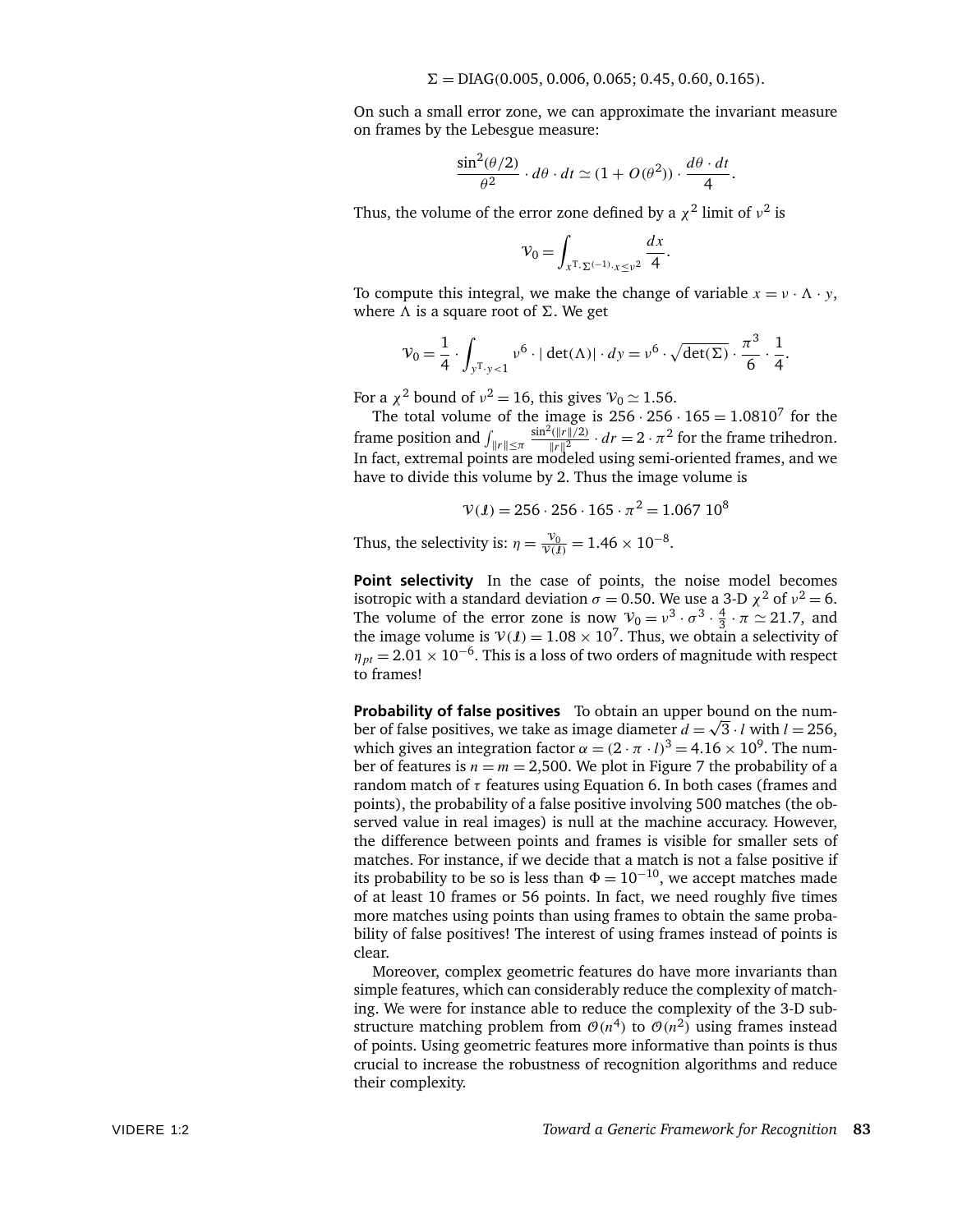### 6.4.2 Application Example in Molecular Biology

In [32], we use frames to model amino acids in proteins. (See the html demo.) In the example of this article, the radius of the protein is about 20 Å, which gives an "image volume" of  $V_1 = \frac{4}{3} \cdot \pi \cdot \overline{r}^3 \cdot (2 \cdot \pi \cdot \overline{r})$  $(\pi^2) \simeq 661500$  for frames and  $V_1 = \frac{4}{3} \cdot \pi \cdot r^3 \simeq 33510$  if we use just points. We use a diagonal covariance matrix with standard deviations  $\sigma_r = 15^\circ = 0.15$  rad for the trihedron and  $\sigma_t = 0.35$  Å for the position. The  $\chi^2$  values are 16 for frames and 8 for points. Thus, the volume of the error zones are  $V_0 = \chi^6 \cdot \sigma_r^6 \cdot \sigma_t^6 \cdot \frac{\pi^3}{24}$  $\frac{\pi^3}{24}$  = 4.8 × 10<sup>-2</sup> for frames and  $V_0 = \chi^3 \cdot \sigma_t^3 \cdot \frac{4\pi}{3} = 4.06$ . Finally, we obtain the following selectivities:

$$
\eta_{fr} = 7.26 \times 10^{-7}
$$
 and  $\eta_{pt} = 1.2 \times 10^{-4}$ .

The integration factor alpha is  $\alpha = (8 \cdot \pi \cdot r)^3/3 = 4.2 \times 10^7,$  and we have 65 and 105 amino acids in the two proteins. With these values, we need to match at least 5 frames or 20 points to obtain a probability of false match less than  $10^{-10}$ , and the main substructures we found in common score 22, 16, and 13 matches. In this case, using frames is critical to ensure the significance of our matching results.

## *6.5 Discussion: Using the False Positives Analysis to Improve the Algorithms*

When we tackle a new problem, the first application of this analysis is to provide the intrinsic complexity of the recognition problem. Depending on the type, the error model, and the number of features used, we can compute the threshold *τ* on the number of matches to use in order to have a given probability of false positives (for instance  $\Phi = 10^{-10}$ ). If this threshold is well above the number of matches we expect, we can proceed and choose an algorithm with a low-complexity basis. Otherwise (as in the above example with proteins), we expect any algorithm to reach its maximal complexity and possibly give false positives. In this case, a solution is to model the images by more-complex geometric features, i.e., to take into account more information in the feature-based recognition process.

However, we should notice that the false positive analysis we presented is based on several limitative assumptions (exact model, uniform distribution of features, etc.) which are hardly ever verified in real cases. For instance, in medical images of the head, extremal points are not uniformly distributed in the image, but more or less uniformly distributed on the surface of the brain and the skull, which can be roughly considered as spheres. Thus, the performance analysis we presented should not be considered as quantitative estimations but only as indicative of a general behavior.

A very interesting extension would be to compute the probability of false positives *online*, during the recognition algorithm itself. This would allow us to take into account the specific distribution of the model and scene features. In our generic framework for feature-based recognition, this could be done by adding a basic operation on features computing the selectivity of matches using the covariance matrix and other operations to propagate this probability through the computations, as we did for the uncertainty. Doing so, we could evaluate the quality of a match at any stage of the algorithm and give up or delay the processing of bad hypotheses. This should be related with probabilistic matching techniques developed in [38].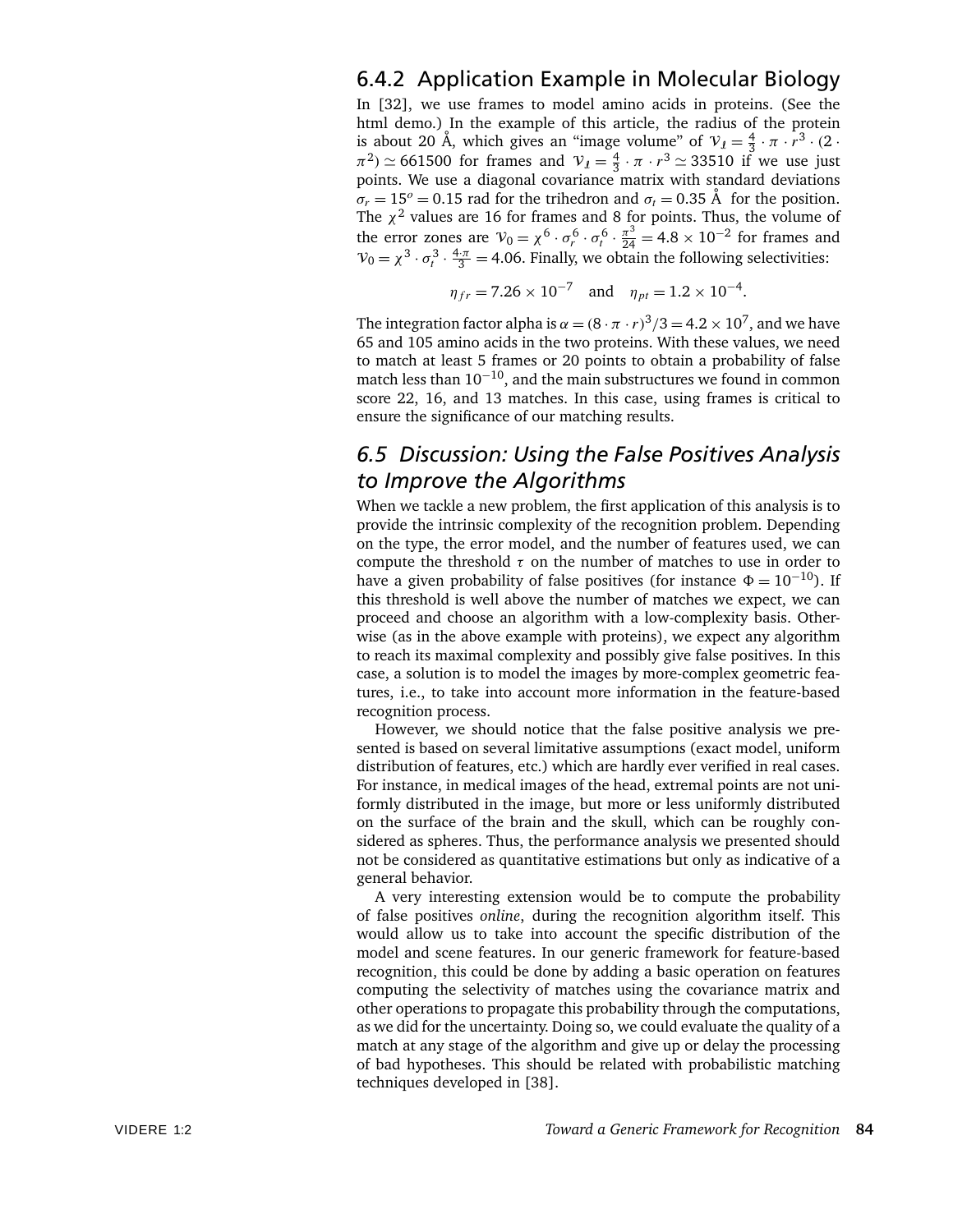As far as a specific recognition algorithm is concerned (for instance the Hough transform or the alignment method), we could extend the false positive analysis to compute the mean number of hypotheses to verify before finding a good one, the mean complexity of the algorithms, etc. However, these computations rely on the specific settings of these algorithms, and we cannot develop the analysis for all approaches: we leave it to the reader to analyze his own algorithm. We believe that such an analysis may help to discriminate between different options or settings of an algorithm depending on the application context.

#### **7 Conclusion**

We have formalized in this article the main matching algorithms in terms of geometric features and showed how to modify them in order to incorporate explicitly and rigorously the uncertainty of measurements. The drawback of the correctness of the algorithms is the presence of false positives. We developed a new method to analyze the probability of false positives in two particular algorithms and generalized it to the evaluation of the *intrinsic* complexity of the matching problem, independently of the method used. Doing so, we showed that using more-informative features, such as frames instead of points, can drastically reduce this probability and allow for the use of lower-complexity matching methods.

For a computational point of view, we have identified four still-open problems to implementing these generic matching algorithms. The first one is linked to the structure of the space of *n*-ary invariants, and we have formalized it with the shape-space theory. We believe that it is not only possible to characterize, in that way, the manifold of invariants but also a suitable metric structure. The second problem concerns the clustering of features on a manifold, and more particularly with uncertainty information. The method we use to solve this problem can certainly be improved. The last two key points are linked to the efficiency of searching algorithms. This is for the first part the search of the nearest neighbor, with respect to the Riemannian metric or the Mahalanobis distance, and for the other part the search for all the compatible features or invariants in the  $\chi^2$  sense. We have observed that hashing techniques raise some important problems because of measurement uncertainty and of the non-Euclidean topology of the concerned manifolds. These problems turn crucial with invariants of features with high dimension. There is perhaps a trade-off to be found between adaptative space sampling and hashing methods.

In conclusion, generic, correct, and robust recognition algorithms on uncertain geometric features are possible. However, from a computational point of view, we need to design speed-up techniques for efficiency.

#### **References**

- [1] Ayache N. and Faugeras, O. D. Hyper : A new approach for the recognition and positioning of two-dimensional objects. *IEEE Trans. on Pattern Analysis and Machine Intelligence*, 8(1):44–54, 1986.
- [2] Besl, P. J. and Jain, R. C. Three-dimensional object recognition. *ACM Computing Surveys*, 17(1):75–145, March 1985.
- [3] Besl, P. J. and McKay, N. A method for registration of 3-D shapes. *PAMI*, 14(2):239–256, 1992.
- [4] Boissonnat, J. D. and Yvinec, M. *Géométrie algorithmique*. Ediscience international, Paris, 1995.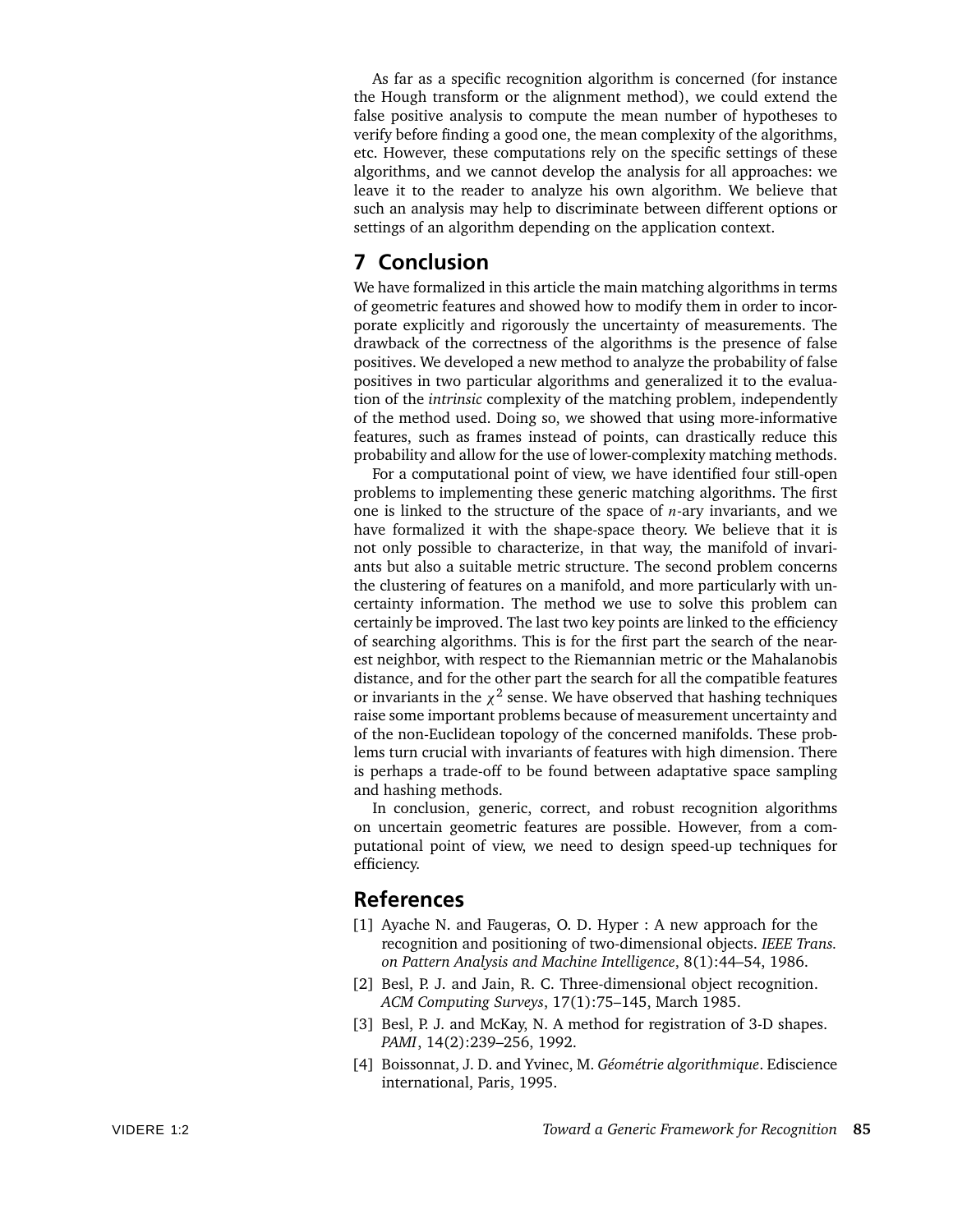- [5] Breuel, T. M. *Geometric Aspects of Visual Object Recognition*. Doctoral dissertation, AI-TR 1374, MIT, 1992.
- [6] Califano, A. and Mohan, R. Multidimensional indexing for recognizing visual shapes. In *Proc. CVPR 91*, pages 28–34, June 1991.
- [7] do Carmo, M. *Riemannian Geometry*. Mathematics. Birkhäuser, Boston, Basel, Berlin, 1992.
- [8] Chin, R. T. and Dyer, C. R. Model-based recognition in robot vision. *ACM Computing Surveys*, 18(1):67–108, March 1986.
- [9] Duda, R. O. and Heart, P. E. *Pattern Classification and Scene Analysis*. Wiley, 1973.
- [10] Faugeras, O. *Three-Dimensional Computer Vision: A Geometric Viewpoint*. MIT Press, 1993.
- [11] Fischer, D., Bachar, O., Nussinov, R., and Wolfson, H. An efficient automated computer vision-based technique for detection of three-dimensional structural motifs in proteins. *J. of Biomolecular Structures and Dynamics*, 9(4):769–789, 1992.
- [12] Fischer, O., Nussinov, R., and Wolfson, H. 3-D substructure matching in protein molecules. In *Combinatorial Pattern Matching 92—LNCS 644*, pages 136–150. Springer Verlag, 1992.
- [13] Grimson, W. E. L. *Object Recognition by Computer: The Role of Geometric Constraints*. MIT Press, 1990.
- [14] Grimson, W. E. L. and Huttenlocher, D. P. On the sensitivity of geometric hashing. In *Proc. Third ICCV*, pages 334–338, 1990.
- [15] Grimson, W. E. L. and Huttenlocher, D. P. On the sensitivity of the Hough transform for object recognition. *IEEE PAMI*, 12(3):255–274, March 1990.
- [16] Grimson, W. E. L. and Huttenlocher, D. P. On the verification of hypothesized matches in model-based recognition. *IEEE PAMI*, 13(12):1201–1213, December 1991.
- [17] Grimson, W. E. L., Huttenlocher, D. P., and Jacobs, D. W. A study of affine matching with bounded sensor error. *Int. Journ. of Comput. Vision*, 13(1):7–32, 1994.
- [18] Guéziec, A. and Ayache, N. Smoothing and matching of 3d space curves. *Intern. Journ. of Comput. Vision*, 12(1):79–104, 1994.
- [19] Guéziec, A., Pennec, X., and Ayache, N. Medical image registration using geometric hashing. *IEEE Computational Science & Engineering, special issue on Geometric Hashing*, 4(4):29–41, October–December 1997.
- [20] Huttenlocher, D. P. and Ullman, S. Object recognition using alignment. In *Proc. of ICCV*, pages 72–78, 1987.
- [21] Huttenlocher, D. P. and Ullman, S. Recognizing solid objects by alignment with an image. *Int. Journ. Computer Vision*, 5(2):195– 212, 1990.
- [22] Jain, A. K. and Dubes, R. C. *Algorithms for clustering data*. Englewood Cliffs, N.J., 1988.
- [23] Kendall, D. G. A survey of the statistical theory of shape (with discussion). *Statist. Sci.*, 4:87–120, 1989.
- [24] Kishon, E., Hastie, T., and Wolfson, H. J. 3-D curve matching using splines. *Journal of Robotic Systems*, 8(6):723–743, 1991.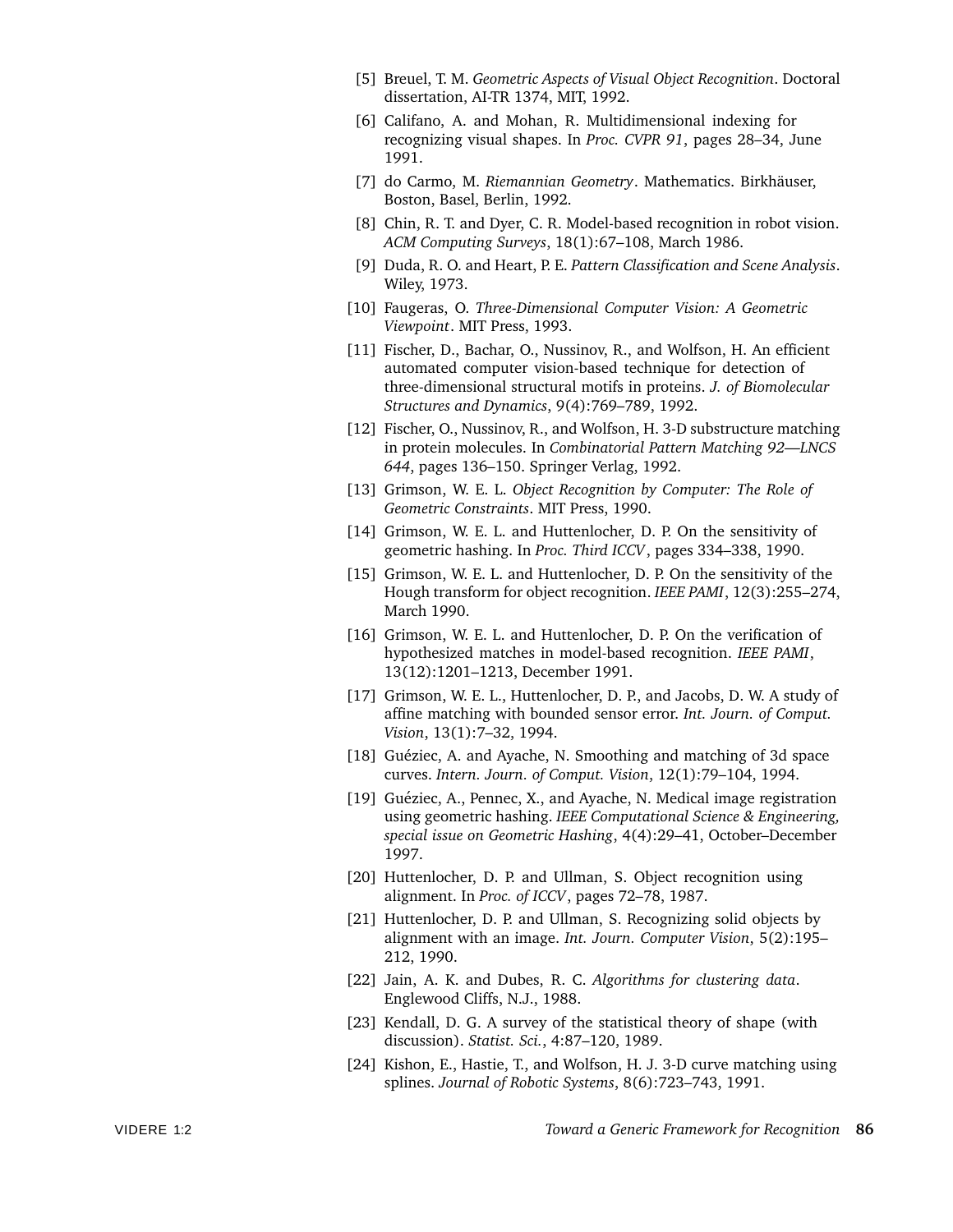- [25] Klingenberg, W. *Riemannian Geometry*. Walter de Gruyter, Berlin, New York, 1982.
- [26] Lamdan, Y. and Wolfson, H. J. Geometric hashing : A general and efficient model-based recognition scheme. In *Proc. of Second ICCV*, pages 238–289, 1988.
- [27] Lamdan, Y and Wolfson, H. J. On the error analysis of geometric hashing. In *IEEE Int. Conf. on Comput. Vis. and Patt. Recog.*, pages 22–27, 1991.
- [28] Le, H. and Kendall, D. G. The Riemannian structure of Euclidean shape space: A novel environment for statistics. *Ann. Statist.*, 21:1225–1271, 1993.
- [29] Pennec, X. Correctness and robustness of 3-D rigid matching with bounded sensor error. Research Report 2111, INRIA, November 1993.
- [30] Pennec, X. Registration of uncertain geometric features: Estimating the pose and its accuracy. In *Proc of the First Image Registration Workshop,* November 20–21, 1997, Greenbelt, Maryland, USA. CESDIS, 1997.
- [31] Pennec, X. Computing the mean of geometric features: Application to the mean rotation. Research Report 3371, INRIA, March 1998.
- [32] Pennec, X. and Ayache, N. A geometric algorithm to find small but highly similar 3D substructures in proteins. *Bioinformatics*, 14(5), 1998. In press.
- [33] Pennec, X. and Ayache, N. Uniform distribution, distance and expectation problems for geometric features processing. *Journal of Mathematical Imaging and Vision*, 9(1), 1998.
- [34] Pennec, X. and Thirion, J. P. A framework for uncertainty and validation of 3D registration methods based on points and frames. *Int. Journal of Computer Vision*, 25(3):203–229, 1997.
- [35] Pennec, X. L'Incertitude dans les Problèmes de Reconnaissance et de *Recalage: Applications en Imagerie M´edicale et Biologie Mol´eculaire*. Doctoral dissertation, Ecole Polytechnique, Palaiseau (France), December 1996.
- [36] Preparata, F. P. and Shamos, M. I. *Computational Geometry, an Introduction*. Springer Verlag, 1985.
- [37] Rigoutsos, I. *Massively Parallel Baysian Object Recognition*. Doctoral dissertation, New York University, August 1992.
- [38] Rigoutsos, I. and Hummel, R. A Bayesian approach to model matching with geometric hashing. *Computer vision and image understanding: CVIU*, 62(1):11–26, July 1995.
- [39] Spivak, M. *Differential Geometry*, volume 1. Publish or Perish, Inc., 2nd edition, 1979.
- [40] Stein, F. and Medioni, G. G. Structural hashing: Efficient threedimensional object recognition. *PAMI*, 14(2):125–145, February 1992.
- [41] Wolfson, H. J. Model-based recognition by geometric hashing. In O. Faugeras, editor, *Proc. of 1st Europ. Conf. on Comput. Vision (ECCV 90)*, Lecture Notes in Computer Science 427, pages 526–536, Springer Verlag, April 1990.
- [42] Zhang, Z. Iterative point matching for registration of free-form curves and surfaces. *Int. Journ. Comp. Vis.*, 13(2):119–152, 1994.